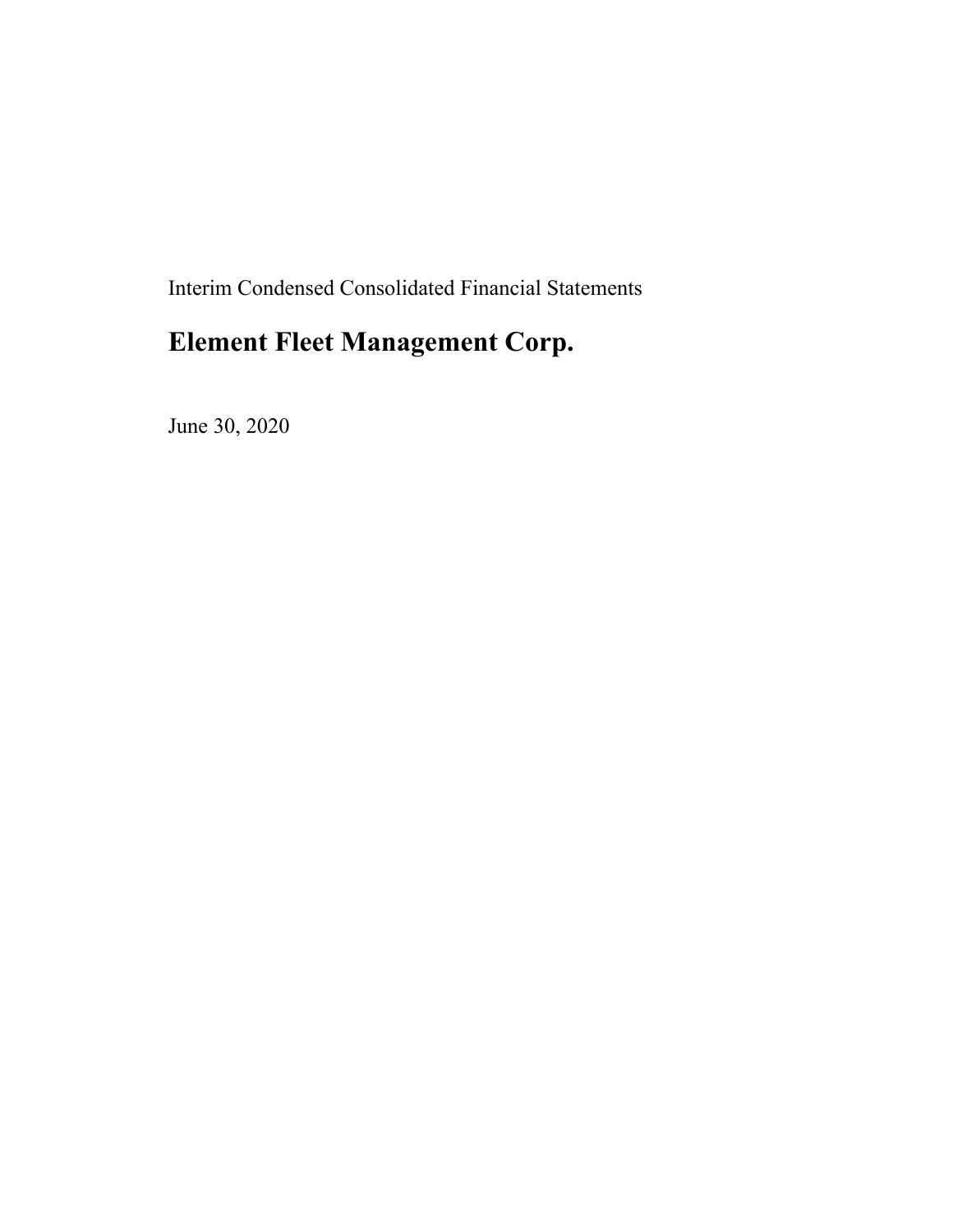### **INTERIM CONDENSED CONSOLIDATED STATEMENTS OF FINANCIAL POSITION**

(unaudited, in thousands of Canadian dollars)

| <b>June 30,</b><br>December 31.<br>2020<br>2019                 |           |
|-----------------------------------------------------------------|-----------|
|                                                                 |           |
| \$<br>\$                                                        |           |
| <b>ASSETS</b>                                                   |           |
| Cash<br>63,665                                                  | 24,224    |
| 567,630<br>Restricted funds (note 6)                            | 434,128   |
| Finance receivables (note 3 and 16)<br>11,282,278<br>11,986,974 |           |
| Equipment under operating leases (note 4)<br>1,970,298          | 2,101,367 |
| Accounts receivable and other assets<br>201,221                 | 219,676   |
| Derivative financial instruments (note 16)<br>80,663            | 41,396    |
| Property, equipment and leasehold improvements, net<br>129,757  | 141,626   |
| Intangible assets, net<br>829,761                               | 793,279   |
| Deferred tax assets<br>460,557                                  | 440,952   |
| Goodwill<br>1,297,275                                           | 1,245,981 |
| 16,883,105<br>17,429,603                                        |           |
| <b>LIABILITIES AND SHAREHOLDERS' EQUITY</b>                     |           |
| <b>Liabilities</b>                                              |           |
| Accounts payable and accrued liabilities<br>937,327             | 924,936   |
| Derivative financial instruments (note 16)<br>107,314           | 39,145    |
| Borrowings (note 6)<br>11,758,735<br>11,892,861                 |           |
| Convertible debentures (note 7 and 16)<br>151,976               | 711,791   |
| Deferred tax liabilities<br>48,899                              | 48,225    |
| 13,004,251<br>13,616,958                                        |           |
| 3,878,854<br>Shareholders' equity (note 8)                      | 3,812,645 |
| 16,883,105<br>17,429,603                                        |           |

*See accompanying notes*

On behalf of the Board:

Dimo  $\frac{1}{2}$ 

↬

Director Director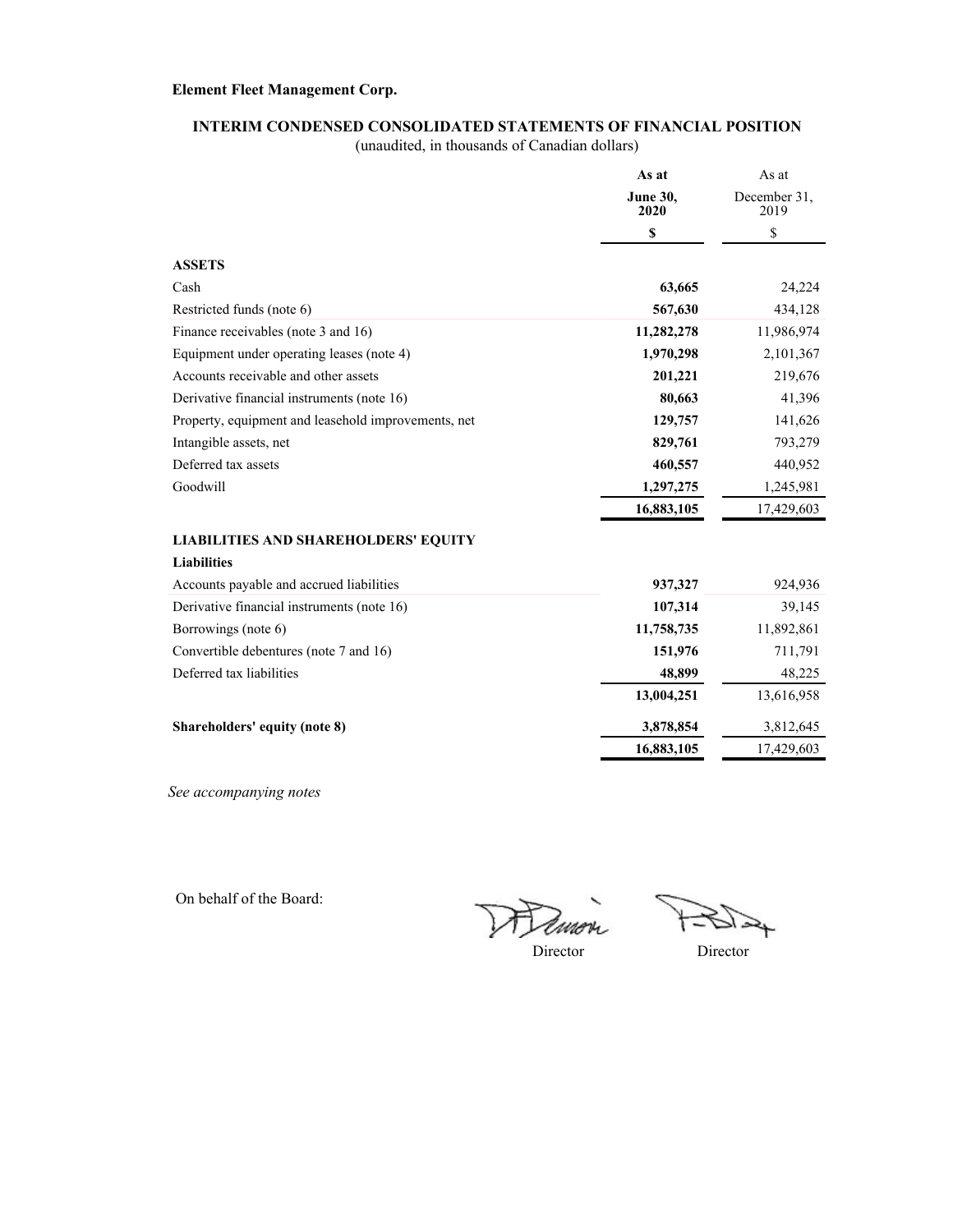### **INTERIM CONDENSED CONSOLIDATED STATEMENTS OF OPERATIONS**

(unaudited, in thousands of Canadian dollars, except for per share amounts)

|                                                           | <b>Three-month</b><br>period ended | Three-month<br>period ended |
|-----------------------------------------------------------|------------------------------------|-----------------------------|
|                                                           | June 30, 2020                      | June 30, 2019               |
|                                                           | \$                                 | \$                          |
| <b>NET REVENUE</b>                                        |                                    |                             |
| Interest income, net (note 10)                            | 140,708                            | 167,075                     |
| Rental revenue and other (note 10)                        | 147,997                            | 184,788                     |
| Depreciation of equipment under operating leases (note 4) | (99, 371)                          | (119, 581)                  |
|                                                           | 189,334                            | 232,282                     |
| Interest expense                                          | 88,679                             | 128,737                     |
| Net financing revenue                                     | 100,655                            | 103,545                     |
| Fleet service revenue (note 10)                           | 124,418                            | 135,446                     |
| Direct costs of fixed rate service contracts (note 10)    | (9,903)                            | (11, 164)                   |
| Servicing income, net                                     | 114,515                            | 124,282                     |
| Syndication revenue, net (note 10)                        | 10,333                             | 21,743                      |
| Net revenue                                               | 225,503                            | 249,570                     |
| <b>OPERATING EXPENSES</b>                                 |                                    |                             |
| Salaries, wages and benefits                              | 74,859                             | 84,532                      |
| General and administrative expenses                       | 28,590                             | 28,592                      |
| Depreciation and amortization (note 15)                   | 10,910                             | 10,470                      |
| Amortization of convertible debenture discount (note 7)   | 2,003                              | 4,492                       |
| Share-based compensation (note 9)                         | 4,427                              | 5,410                       |
|                                                           | 120,789                            | 133,496                     |
| DISPOSITION OF 19TH CAPITAL                               |                                    |                             |
| Gain on settlement of debt (note 5)                       | 38,580                             |                             |
| Loss on sale of assets (note 5)                           | (52, 442)                          |                             |
| Net loss on disposition                                   | (13, 862)                          |                             |
| <b>OTHER EXPENSES</b>                                     |                                    |                             |
| Amortization of intangible assets from acquisitions       | 9,660                              | 9,112                       |
| Restructuring and transformation costs (note 17)          | 18,663                             | 21,949                      |
| Gain on investments                                       | (3)                                | (238)                       |
| Income before income taxes from operations                | 62,532                             | 85,251                      |
| Provision for income taxes                                | 3,938                              | 21,190                      |
| Net income for the period                                 | 58,594                             | 64,061                      |
| Basic earnings per share (note 12)                        | 0.11<br>S                          | \$<br>0.12                  |
| Diluted earnings per share (note 12)                      | 0.11<br>\$                         | \$<br>0.12                  |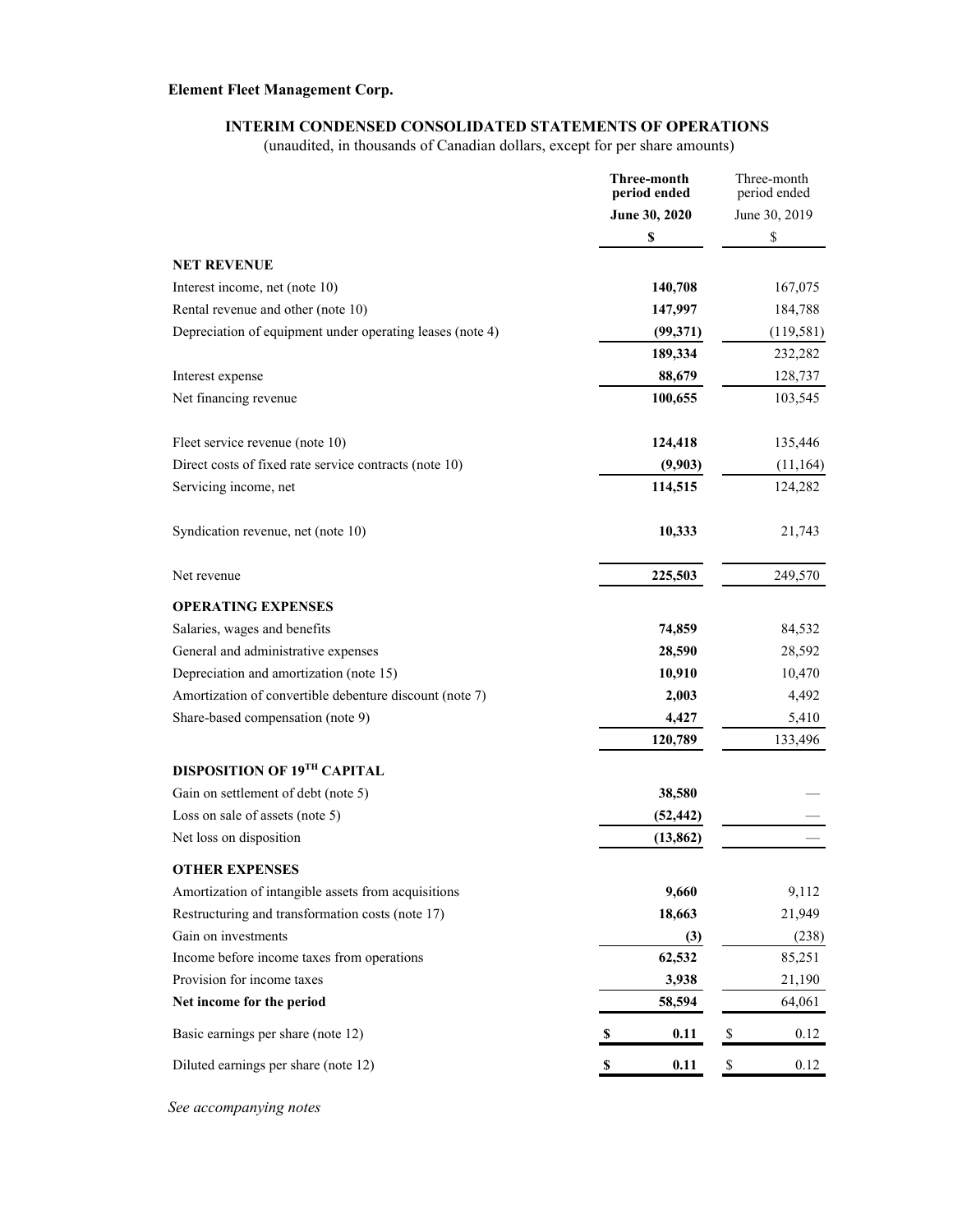### **INTERIM CONDENSED CONSOLIDATED STATEMENTS OF OPERATIONS**

(unaudited, in thousands of Canadian dollars, except for per share amounts)

|                                                            | Six-month<br>period ended | Six-month<br>period ended |
|------------------------------------------------------------|---------------------------|---------------------------|
|                                                            | June 30, 2020             | June 30, 2019             |
|                                                            | \$                        | \$                        |
| <b>NET REVENUE</b>                                         |                           |                           |
| Interest income, net (note 10)                             | 281,390                   | 334,283                   |
| Rental revenue and other (note 10)                         | 322,452                   | 376,141                   |
| Depreciation of equipment under operating leases (notes 4) | (214, 191)                | (242, 126)                |
|                                                            | 389,651                   | 468,298                   |
| Interest expense                                           | 193,691                   | 257,866                   |
| Net financing revenue                                      | 195,960                   | 210,432                   |
| Fleet service revenue (note 10)                            | 260,739                   | 265,350                   |
| Direct costs of fixed rate service contracts (note 10)     | (20,377)                  | (22,940)                  |
| Servicing income, net                                      | 240,362                   | 242,410                   |
| Syndication revenue, net (note 10)                         | 36,420                    | 38,955                    |
| Net revenue                                                | 472,742                   | 491,797                   |
| <b>OPERATING EXPENSES</b>                                  |                           |                           |
| Salaries, wages and benefits                               | 150,329                   | 164,647                   |
| General and administrative expenses                        | 60,381                    | 58,390                    |
| Depreciation and amortization (notes 15)                   | 21,566                    | 20,830                    |
| Amortization of convertible debenture discount (note 7)    | 4,558                     | 8,147                     |
| Share-based compensation (note 9)                          | 9,864                     | 10,580                    |
|                                                            | 246,698                   | 262,594                   |
| DISPOSITION OF 19TH CAPITAL                                |                           |                           |
| Gain on settlement of debt (note 5)                        | 38,580                    |                           |
| Loss on sale of assets (note 5)                            | (52, 442)                 |                           |
| Net loss on disposition                                    | (13, 862)                 |                           |
| <b>OTHER EXPENSES</b>                                      |                           |                           |
| Amortization of intangible assets from acquisitions        | 19,883                    | 18,288                    |
| Restructuring and transformation costs (note 17)           | 33,658                    | 28,687                    |
| Loss on investments                                        | 54                        | 1,092                     |
| Income before income taxes from operations                 | 158,587                   | 181,136                   |
| Provision for income taxes                                 | 20,635                    | 36,602                    |
| Net income for the period                                  | 137,952                   | 144,534                   |
| Basic earnings per share (note 12)                         | 0.27<br>-S                | \$<br>0.28                |
| Diluted earnings per share (note 12)                       | 0.26<br>S                 | $\$$<br>0.28              |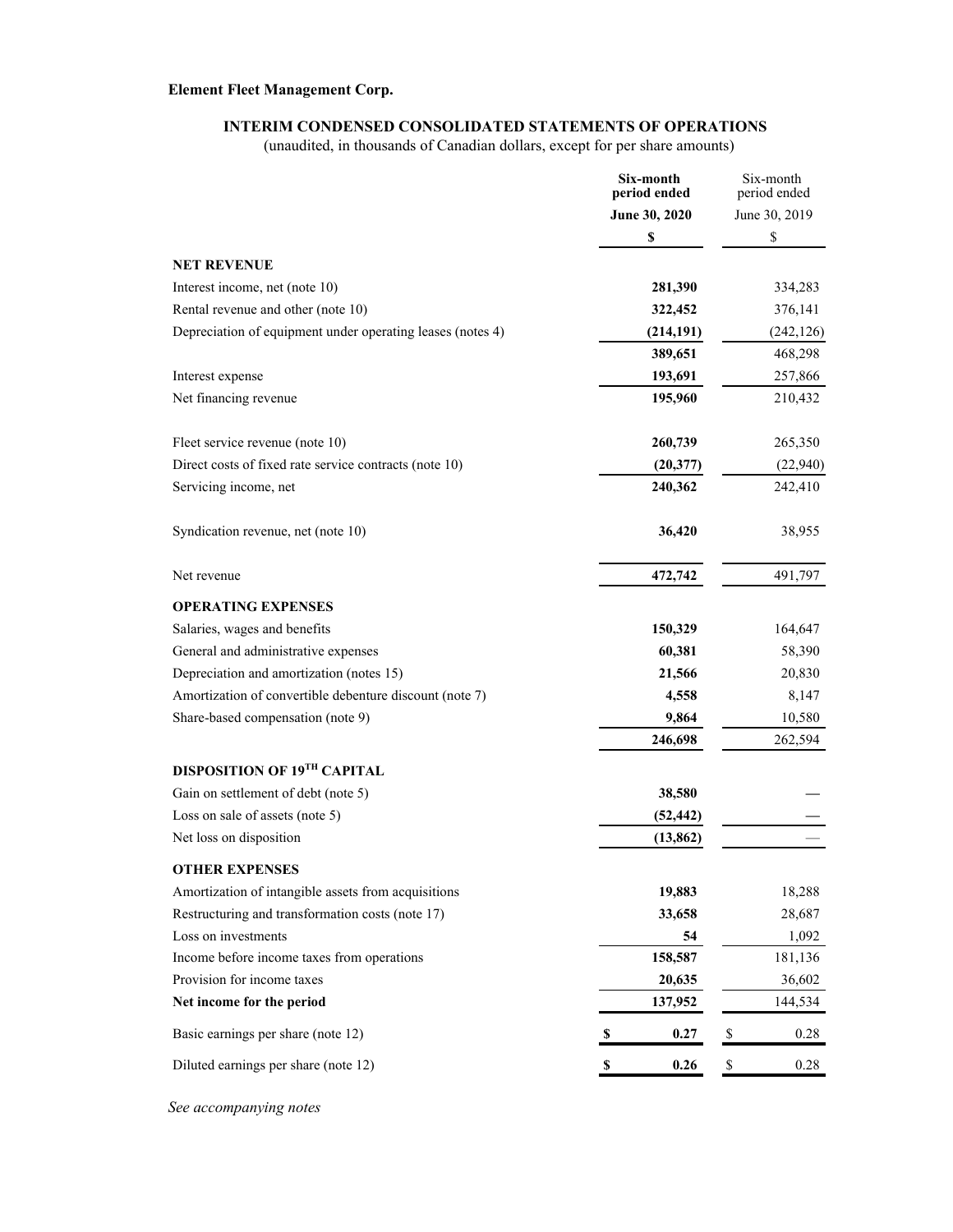## **INTERIM CONDENSED CONSOLIDATED STATEMENTS OF COMPREHENSIVE INCOME**

(unaudited, in thousands of Canadian dollars)

|                                                                | Three-month<br>period ended | Three-month<br>period ended |
|----------------------------------------------------------------|-----------------------------|-----------------------------|
|                                                                | <b>June 30, 2020</b>        | June 30, 2019               |
|                                                                | \$                          | \$                          |
| Net income for the period                                      | 58,594                      | 64,061                      |
| <b>OTHER COMPREHENSIVE LOSS</b>                                |                             |                             |
| Items that may be reclassified subsequently to profit or loss: |                             |                             |
| Cash flow and foreign exchange hedges gain (loss)              | 829                         | (2, 284)                    |
| Net unrealized foreign exchange loss                           | (100, 387)                  | (67, 460)                   |
|                                                                | (99, 558)                   | (69, 744)                   |
| Provision for (recovery of) income taxes                       | 153                         | (816)                       |
| <b>Total other comprehensive loss</b>                          | (99,711)                    | (68, 928)                   |
| Comprehensive loss for the period                              | (41, 117)                   | (4,867)                     |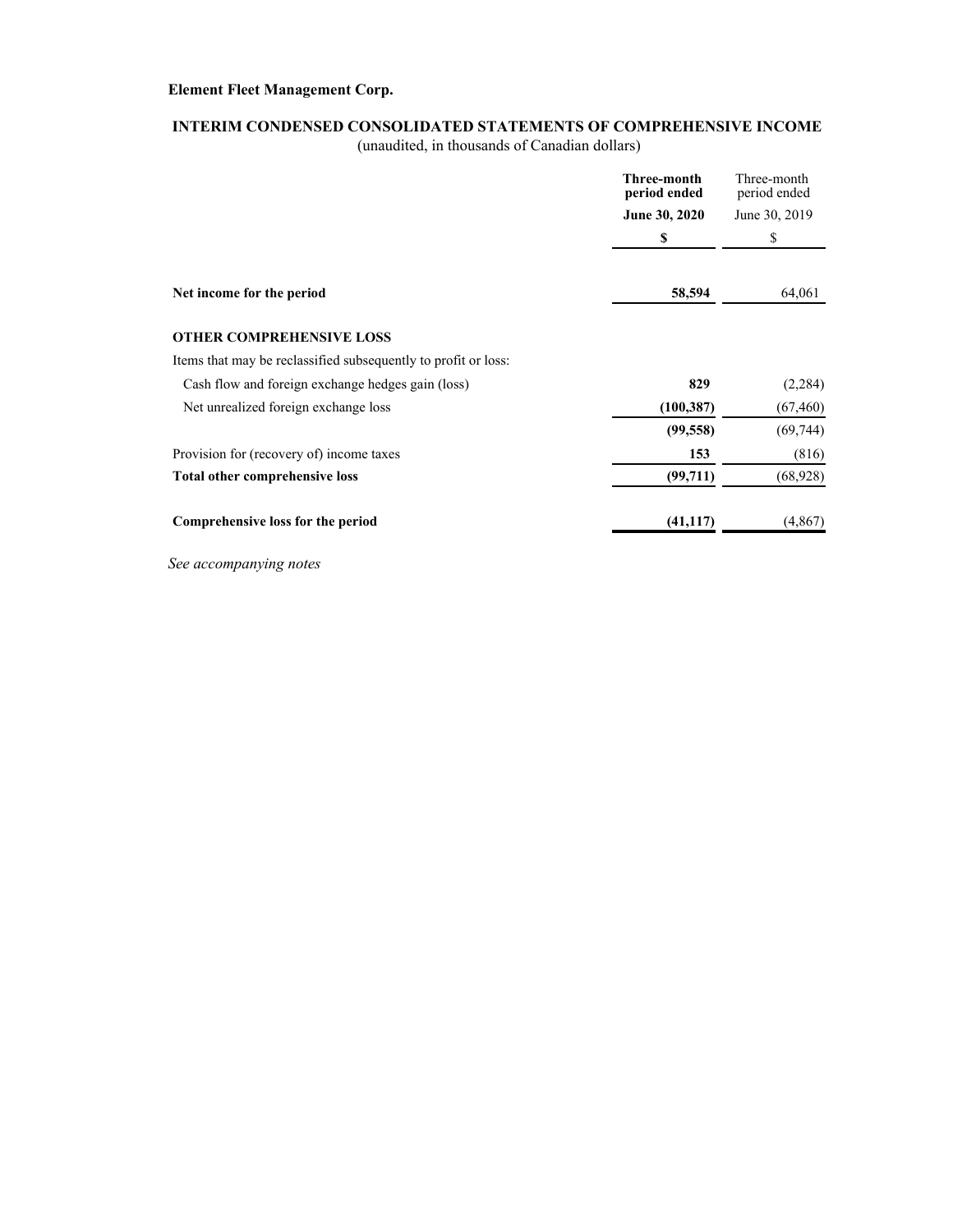## **INTERIM CONDENSED CONSOLIDATED STATEMENTS OF COMPREHENSIVE INCOME**

(unaudited, in thousands of Canadian dollars)

|                                                                | Six-month<br>period ended | Six-month<br>period ended |
|----------------------------------------------------------------|---------------------------|---------------------------|
|                                                                | <b>June 30, 2020</b>      | June 30, 2019             |
|                                                                | \$                        | \$                        |
| Net income for the period                                      | 137,952                   | 144,534                   |
|                                                                |                           |                           |
| <b>OTHER COMPREHENSIVE LOSS</b>                                |                           |                           |
| Items that may be reclassified subsequently to profit or loss: |                           |                           |
| Cash flow and foreign exchange hedges loss                     | (41, 638)                 | (2,235)                   |
| Net unrealized foreign exchange gain (loss)                    | 7,125                     | (145, 273)                |
|                                                                | (34, 513)                 | (147,508)                 |
| Recovery of income taxes                                       | (11, 112)                 | (2,117)                   |
| Total other comprehensive loss                                 | (23, 401)                 | (145,391)                 |
| Comprehensive income (loss) for the period                     | 114,551                   | (857)                     |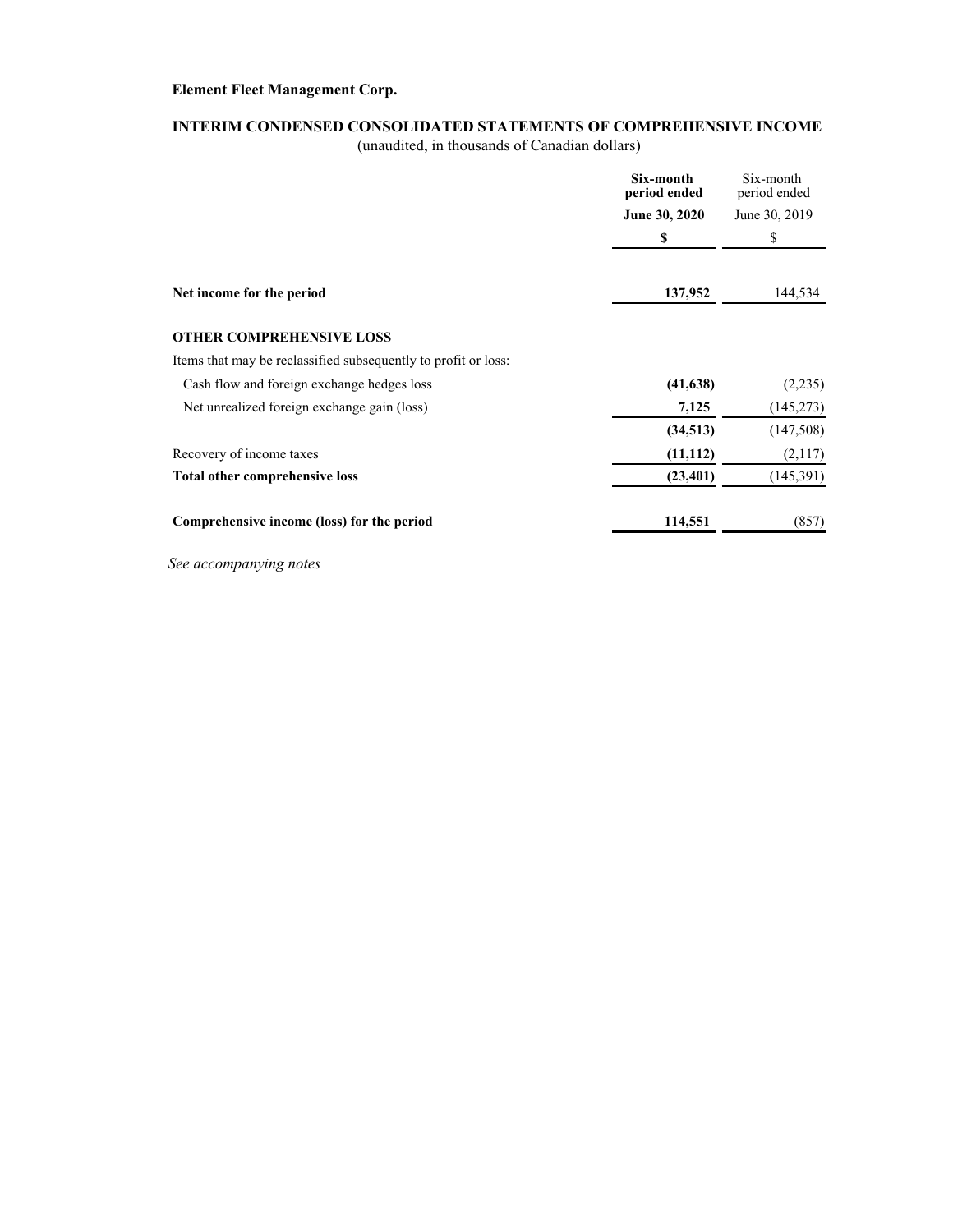### **INTERIM CONDENSED CONSOLIDATED STATEMENTS OF CHANGES IN SHAREHOLDERS' EQUITY**

(unaudited, in thousands of Canadian dollars)

|                                                                        | <b>Common share</b><br>capital | <b>Preferred share</b><br>capital | <b>Equity component</b><br>of convertible<br>debentures | Contributed<br>surplus | <b>Retained earnings</b><br>(deficit) | <b>Accumulated other</b><br>comprehensive<br>income (loss) | Total shareholders'<br>equity |
|------------------------------------------------------------------------|--------------------------------|-----------------------------------|---------------------------------------------------------|------------------------|---------------------------------------|------------------------------------------------------------|-------------------------------|
|                                                                        | S                              | \$                                | <sup>\$</sup>                                           |                        | \$                                    | \$                                                         | S                             |
| Balance, December 31, 2019                                             | 3,127,714                      | 680,412                           | 59,603                                                  | 68,754                 | (217,900)                             | 94,062                                                     | 3,812,645                     |
| Comprehensive income (loss) for the period                             |                                |                                   |                                                         |                        | 137,952                               | (23, 401)                                                  | 114,551                       |
| Dividends - Preferred shares (note 8)                                  |                                |                                   |                                                         |                        | (21, 812)                             |                                                            | (21, 812)                     |
| Dividends - Common shares (note 8)                                     |                                |                                   |                                                         |                        | (39,767)                              |                                                            | (39,767)                      |
| Options exercised (notes 8 and 9)                                      | 10,545                         |                                   |                                                         | (4,285)                |                                       |                                                            | 6,260                         |
| Issuance of shares, net of share issue costs (note 8)                  | 6,356                          |                                   |                                                         |                        |                                       |                                                            | 6,356                         |
| Employee stock option expense (note 9)                                 |                                |                                   |                                                         | 621                    |                                       |                                                            | 621                           |
| Balance, June 30, 2020                                                 | 3,144,615                      | 680,412                           | 59,603                                                  | 65,090                 | (141, 527)                            | 70,661                                                     | 3,878,854                     |
| Balance, December 31, 2018                                             | 3,092,010                      | 680,412                           | 46,200                                                  | 75,805                 | (175, 426)                            | 256,484                                                    | 3,975,485                     |
| Impact on adopting IFRS 16                                             |                                |                                   |                                                         |                        | 1,958                                 |                                                            | 1,958                         |
| Restated opening balance under IFRS 16                                 | 3,092,010                      | 680,412                           | 46,200                                                  | 75,805                 | (173, 468)                            | 256,484                                                    | 3,977,443                     |
| Comprehensive income (loss) for the period                             |                                |                                   |                                                         |                        | 144,534                               | (145,391)                                                  | (857)                         |
| Dividends - Preferred shares (note 8)                                  |                                |                                   |                                                         |                        | (22, 328)                             |                                                            | (22, 328)                     |
| Dividends - Common shares (note 8)                                     |                                |                                   |                                                         |                        | (38,962)                              |                                                            | (38,962)                      |
| Options exercised (notes 8 and 9)                                      | 9,948                          |                                   |                                                         | (7,330)                |                                       |                                                            | 2,618                         |
| Issuance of shares, net of share issue costs (note 8)                  | 3,849                          |                                   |                                                         |                        |                                       |                                                            | 3,849                         |
| Issuance of convertible debentures                                     |                                |                                   | 18,544                                                  |                        |                                       |                                                            | 18,544                        |
| Deferred income taxes on equity component of<br>convertible debentures |                                |                                   | (4, 812)                                                |                        |                                       |                                                            | (4,812)                       |
| Employee stock option expense (note 9)                                 |                                |                                   |                                                         | 1,859                  |                                       |                                                            | 1,859                         |
| Balance, June 30, 2019                                                 | 3,105,807                      | 680,412                           | 59,932                                                  | 70,334                 | (90, 224)                             | 111,093                                                    | 3,937,354                     |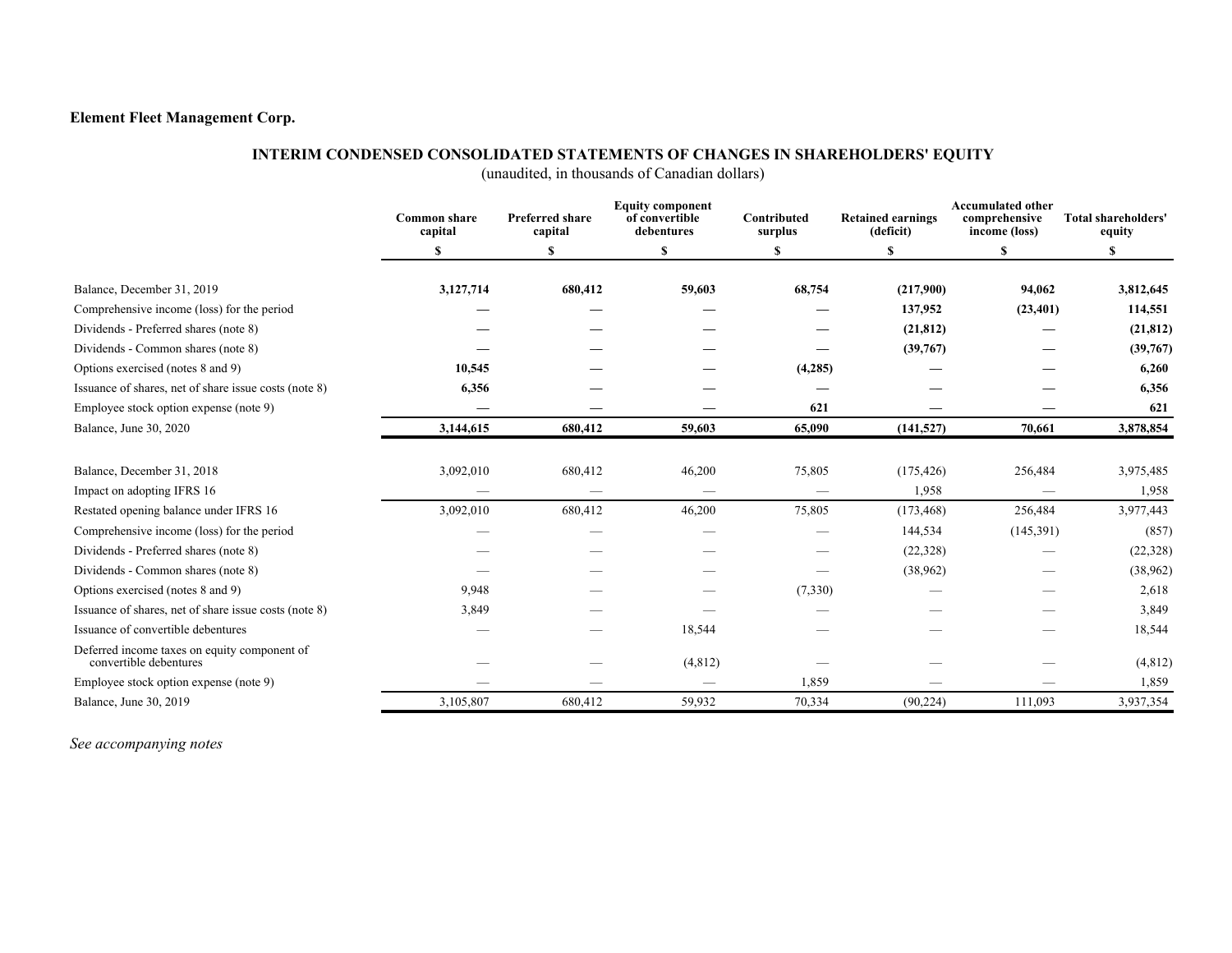#### **INTERIM CONDENSED CONSOLIDATED STATEMENTS OF CASH FLOWS**

(unaudited, in thousands of Canadian dollars)

|                                                                                                            | Six-month period<br>ended | Six-month period<br>ended |
|------------------------------------------------------------------------------------------------------------|---------------------------|---------------------------|
|                                                                                                            | June 30, 2020             | June 30, 2019             |
|                                                                                                            | \$                        | \$                        |
| <b>OPERATING ACTIVITIES</b>                                                                                |                           |                           |
| Net income for the period                                                                                  | 137,952                   | 144,534                   |
| Items not affecting cash                                                                                   |                           |                           |
| Share-based compensation (note 9)                                                                          | 621                       | 1,859                     |
| Depreciation of property, equipment and leasehold improvements                                             | 14,670                    | 13,627                    |
| Amortization of intangible assets, including from acquisitions                                             | 26,778                    | 25,491                    |
| Amortization of deferred lease costs                                                                       | 13,438                    | 15,115                    |
| Amortization of deferred financing costs                                                                   | 20,667                    | 28,905                    |
| Depreciation of equipment under operating leases (note 4)                                                  | 214,191                   | 242,126                   |
| Amortization of convertible debenture discount and deferred costs (note 7)                                 | 7,385                     | 12,316                    |
| Loss on investments                                                                                        | 54                        | 1,092                     |
| Loss on disposal of 19 <sup>th</sup> Capital, excluding fees                                               | 7,504                     |                           |
| Provision for credit losses                                                                                | 13,112                    | 1,452                     |
|                                                                                                            | 456,372                   | 486,517                   |
| Changes in non-cash operating assets and liabilities                                                       |                           |                           |
| Investment in finance receivables                                                                          | (2,926,770)               | (2,931,725)               |
| Repayments of finance receivables                                                                          | 2,392,928                 | 2,258,280                 |
| Investment in equipment under operating leases<br>Proceeds on disposal of equipment under operating leases | (428, 469)                | (587, 275)                |
| Syndications of finance receivables                                                                        | 135,853<br>1,622,859      | 209,386<br>1,238,606      |
| Cash payments for interest portion of lease liability                                                      | (1, 485)                  | (1,220)                   |
| Other non-cash operating assets and liabilities                                                            | (40, 592)                 | (21, 532)                 |
| Cash provided by operating activities                                                                      | 1,210,696                 | 651,037                   |
|                                                                                                            |                           |                           |
| <b>INVESTING ACTIVITIES</b>                                                                                |                           |                           |
| Investments                                                                                                | (532)                     | (338)                     |
| Sale of ECAF I Holdings Ltd.                                                                               |                           | 97,476                    |
| Sale of 19th Capital Group LLC                                                                             | 63,283                    |                           |
| Purchase of property, equipment and leasehold improvements                                                 | (2,206)                   | (14, 486)                 |
| Proceeds on disposals of property, equipment and leasehold improvements, and intangible assets             | 814                       | 27,900                    |
| Purchase of intangible assets                                                                              | (32, 473)                 | (12,213)                  |
| Decrease in notes receivable                                                                               | 1,146                     | 3,617                     |
| Cash provided by investing activities                                                                      | 30,032                    | 101,956                   |
|                                                                                                            |                           |                           |
| <b>FINANCING ACTIVITIES</b>                                                                                |                           |                           |
| Cash payments for principal portion of lease liability                                                     | (5, 833)                  | (5,087)                   |
| Decrease in restricted funds                                                                               | (118, 857)                | 10,342                    |
| Increase in deferred financing costs<br>Issuance of share capital, net                                     | (14, 651)                 | (20, 355)                 |
| Repayments of borrowings, net                                                                              | 6,260<br>(945, 855)       | 6,467<br>(443, 433)       |
| Settlement of 19th Capital Group LLC debt                                                                  | (59, 479)                 |                           |
| Dividends paid                                                                                             | (55,036)                  | (57, 518)                 |
| Issuance of senior notes                                                                                   | 550,520                   |                           |
| Repayment of 2014 convertible debenture                                                                    |                           | (345,000)                 |
| Issuance of 2019 convertible debenture                                                                     |                           | 172,500                   |
| Repayment of 2015 convertible debenture                                                                    | (567,200)                 |                           |
| Cash used in financing activities                                                                          | (1,210,131)               | (682, 084)                |
|                                                                                                            |                           |                           |
| Effects of foreign exchange rates on cash                                                                  | 8,844                     | (1,682)                   |
| Net increase in cash during the period                                                                     | 39,441                    | 69,227                    |
| Cash, beginning of the period                                                                              | 24,224                    | 21,999                    |
| Cash, end of the period                                                                                    | 63,665                    | 91,226                    |
|                                                                                                            |                           |                           |
| Supplemental cash flow information:                                                                        |                           |                           |
| Cash taxes paid                                                                                            | 14,395                    | 18,920                    |
| Cash interest paid                                                                                         | 175,765                   | 236,504                   |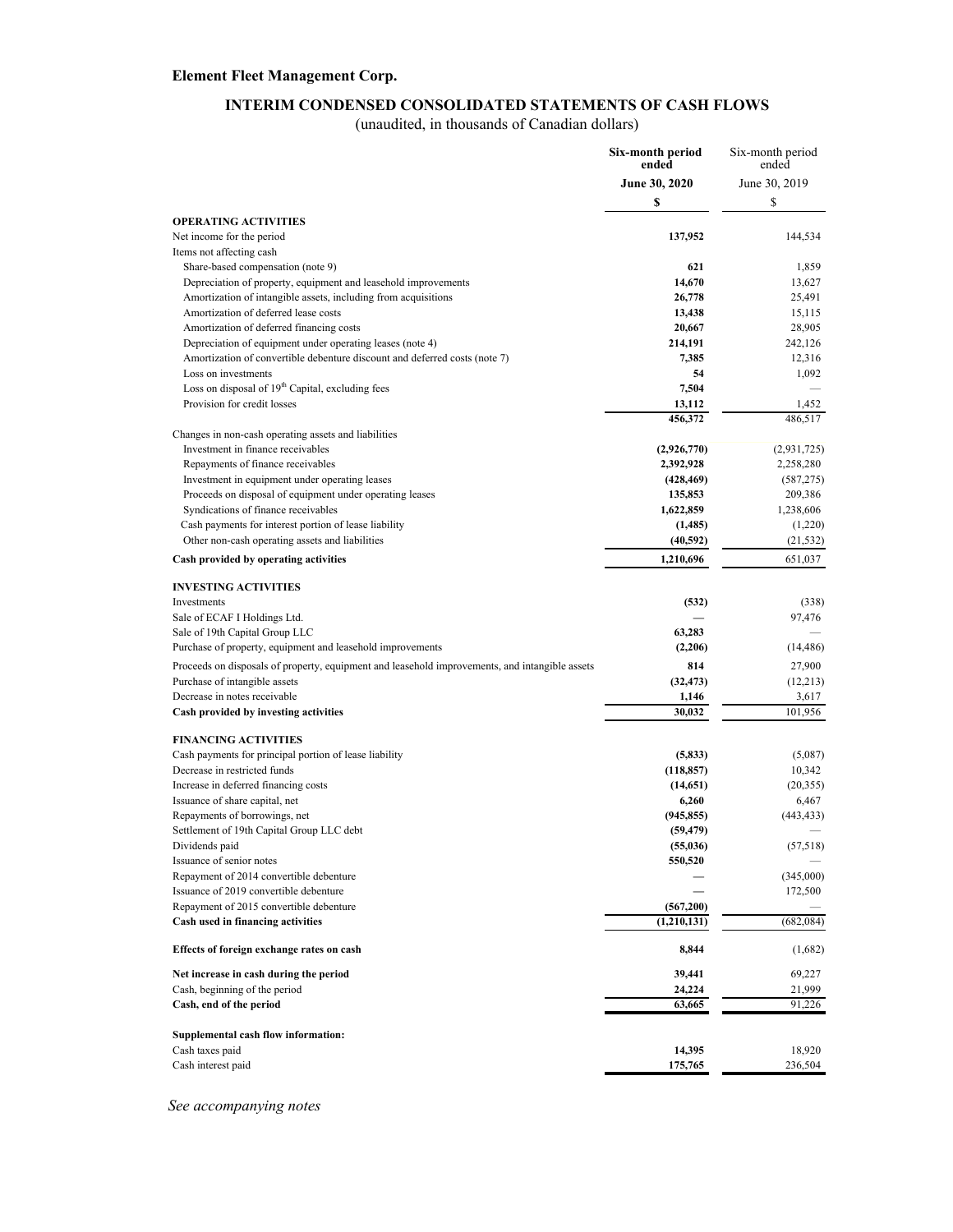(unaudited, in thousands of Canadian dollars, except where otherwise noted and per share amounts)

## **1. CORPORATE INFORMATION**

Element Fleet Management Corp. ("Element" or the "Company"), was incorporated under the *Business Corporations Act (Ontario)* on May 11, 2007 and commenced operations on that date. The registered office of the Company is 161 Bay Street, Suite 3600, Toronto, Ontario. The Company is a public corporation traded on the Toronto Stock Exchange (the "TSX") under the symbol "EFN".

Element is a publicly traded fleet management company with approximately \$16.9 billion in assets and operations in the United States ("US"), Canada, Mexico, Australia and New Zealand. Element is a leading global fleet management company, providing world-class services and financings for commercial vehicle and equipment fleets, reaching 50 countries worldwide through the Element-Arval Global Alliance. Element provides a comprehensive range of fleet services that span the total lifecycle, from vehicle acquisition and financing to program management and remarketing – helping more than 5,500 clients optimize their fleet performance and productivity.

## **2. SUMMARY OF SIGNIFICANT ACCOUNTING POLICIES**

### **Statement of compliance**

These unaudited interim condensed consolidated financial statements are prepared in accordance with International Financial Reporting Standards ("IFRS"), International Accounting Standard 34, *Interim Financial Reporting* ("IAS 34")*,* as issued by the International Accounting Standards Board ("IASB").

These unaudited interim condensed consolidated financial statements should be read in conjunction with the consolidated financial statements of the Company as at and for the year ended December 31, 2019, which include information necessary or useful in understanding the Company's business and financial statement presentation. The results reported in these unaudited interim condensed consolidated financial statements should not be regarded as necessarily indicative of results that may be expected for the entire year.

These unaudited interim condensed consolidated financial statements were authorized for issuance by the Board of Directors of the Company on July 28, 2020.

### **Accounting policies**

These unaudited interim condensed consolidated financial statements have been prepared in conformity with accounting polices disclosed in the consolidated financial statements for the year ended December 31, 2019, except as discussed below.

### **Change in presentation - elimination of Non-Core operating segment**

Following the sale of  $19<sup>th</sup>$  Capital Group LLC (" $19<sup>th</sup>$  Capital") on May 1, 2020, management no longer reviews the performance of the Non-Core segment separately from the Fleet Management segment. As a result, the Company modified its operating segments by eliminating the Non-Core segment effective Q2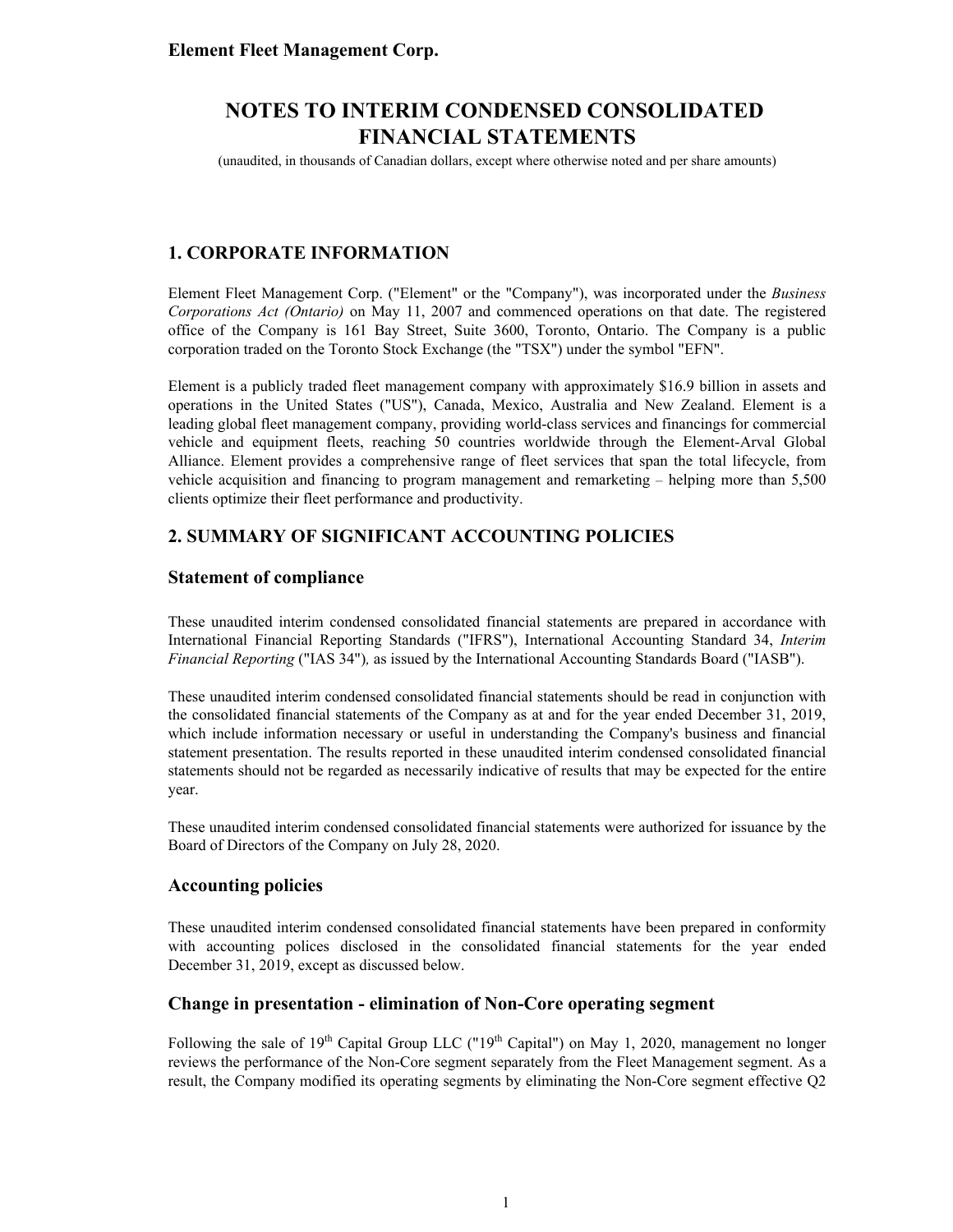(unaudited, in thousands of Canadian dollars, except where otherwise noted and per share amounts)

2020 and its results of operations and financial position will be presented as one segment. Prior period comparative information has been restated to conform to this presentation.

The Company will continue to present information by geographic location with no change.

### **COVID-19**

The extent and duration of the impact of COVID-19 on communities and the economy remains unclear. In the preparation of these unaudited interim condensed consolidated financial statements, the Company has incorporated the potential impact of COVID-19 into its estimates and assumptions that affect the carrying amounts of assets and liabilities and the reported amount of earnings for the reporting periods using the best available information as at June 30, 2020. Actual results could differ from those estimates. The estimates and assumptions that the Company considers critical and/or could be impacted by COVID-19 include those underlying the estimate of any expected credit losses on its net investment in finance receivables, other receivables, and determining the values of financial instruments for disclosure purposes.

#### **Interest Rate Benchmark Reform**

During the first quarter of 2020, the Company adopted amendments ("Amendments") to IFRS 9 *Financial Instruments*, IAS 39 *Financial Instruments: Recognition and Measurement* and IFRS 7 *Financial Instruments: Disclosures (Amendments)*, applicable from November 1, 2019. These Amendments modify certain hedge accounting requirements to provide relief from the effect of uncertainty caused by interest rate benchmark reform ("the Reform") prior to the transition to alternative interest rates. The adoption of the Amendments had no impact to our unaudited interim condensed consolidated financial statements.

The Company will cease to apply these Amendments as interbank offered rate ("IBOR") based cash flows transition to new risk-free rates or when the hedging relationships to which the relief is applied are discontinued.

#### **Hedge accounting**

The Company's accounting policies relating to hedge accounting are described in note 2 and note 20 of the Company's consolidated financial statements for the year ended December 31, 2019. The Company applies hedge accounting when designated hedging instruments are highly effective in offsetting changes in the fair value or cash flows of the hedged items at inception and on an ongoing basis. Retrospective assessments are performed to demonstrate that the relationship has been effective since designation of the hedge and prospective assessments to evaluate whether the hedge is expected to be effective over the remaining term of the hedge. While uncertainty due to IBOR reform exists, the Company's prospective effectiveness testing is based on existing hedged cash flows or hedged risks. Any ineffectiveness arising from retrospective testing is recognized in net income.

In addition to potential sources of ineffectiveness outlined in note 20 of the Company's consolidated financial statements for the year ended December 31, 2019, the Reform may result in ineffectiveness as the transition of hedged items and related hedging instruments from IBORs to new risk-free rates may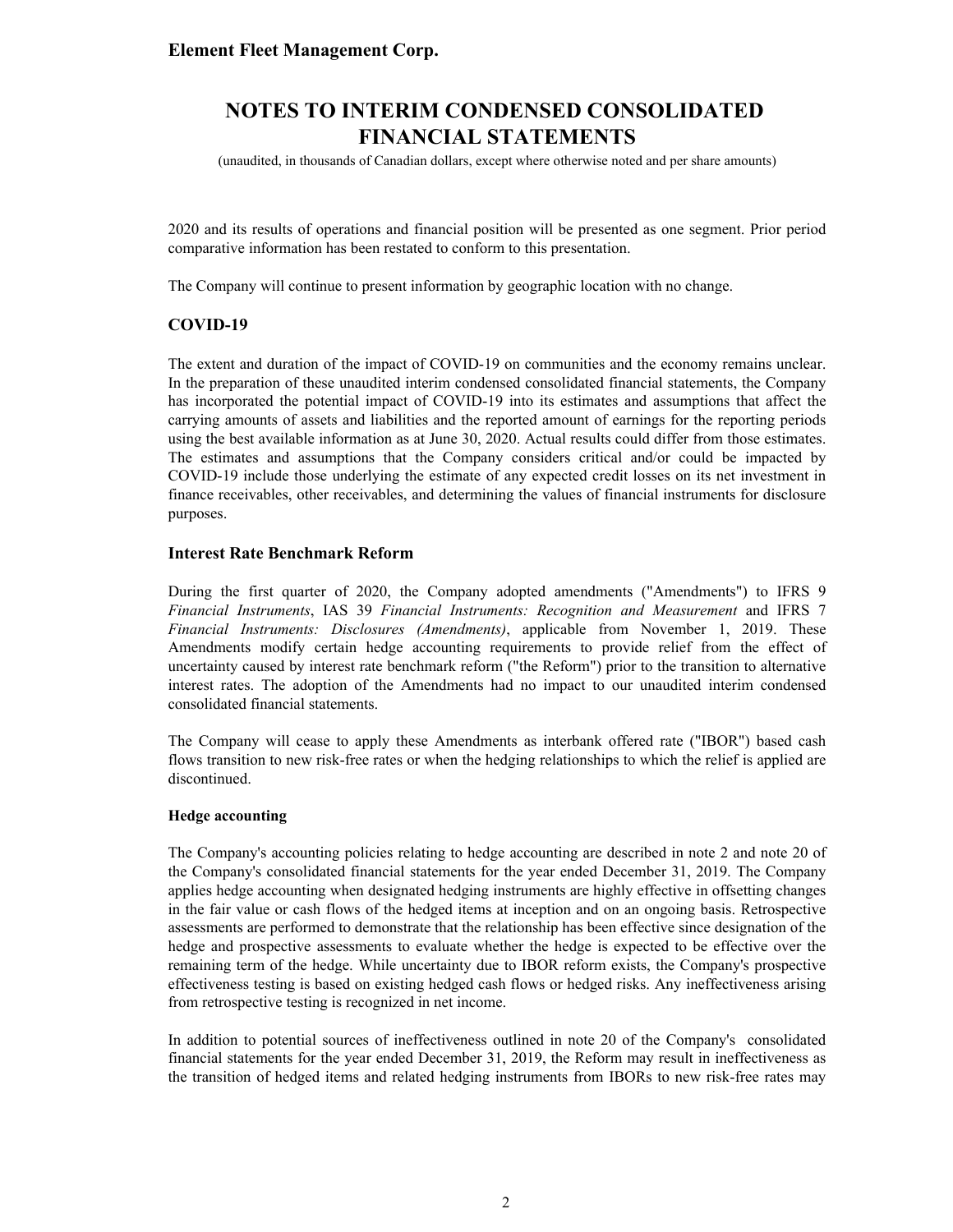## **NOTES TO INTERIM CONDENSED CONSOLIDATED FINANCIAL STATEMENTS**

(unaudited, in thousands of Canadian dollars, except where otherwise noted and per share amounts)

occur at different times. This may result in different impacts on the valuation or cash flow variability of hedged items and related hedging instruments.

#### **Cash flow hedges**

The Company applies hedge accounting for cash flow hedges when the cash flows giving rise to the risk being hedged have a high probability of occurring. While uncertainty due to IBOR reform exists, the Company applies the relief provided by the Amendments that the IBOR benchmarks, on which the highly probable hedged cash flows are based, are not altered as a result of the Reform. In addition, associated cash flow hedge reserves are not recycled into net income solely due to changes related to the transition from IBOR to new risk-free rates.

#### **Hedging relationships impacted by interest rate benchmark reform**

The following table presents the notional amount of the Company's hedging instruments which reference IBOR that will expire after 2021 and will be affected by the Reform. The notional amounts of the Company's hedging instruments also approximate the extent of the risk exposure the Company manage through hedging relationships:

|                         | As at June 30, 2020                      |
|-------------------------|------------------------------------------|
|                         | Notional/Principal amount <sup>(1)</sup> |
|                         | S                                        |
| Interest rate contracts |                                          |
| <b>USD LIBOR</b>        | 4,647,385                                |
|                         | 4,647,385                                |

1. Excludes interest rate contracts and non-derivative instruments which reference rates to multi-rate jurisdictions, including the Canadian Dollar Offered Rate ("CDOR"), Australian Bank Bill Swap Rates ("BBSW"), and New Zealand Bank Bill Rates ("BBR").

#### **Future accounting changes**

#### **Amendments to IAS 1 and IAS 8:** *Definition of Material*

The amendments provide a new definition of material that states "information is material if omitting, misstating or obscuring it could reasonably be expected to influence decisions that the primary users of general purpose financial statements make on the basis of those financial statements, which provide financial information about a specific reporting entity."

The amendments clarify that materiality will depend on the nature or magnitude of information, either individually or in combination with other information, in the context of the financial statements. A misstatement of information is material if it could reasonably be expected to influence decisions made by the primary users. These amendments had no impact on the interim condensed consolidated financial statements of, nor is there expected to be any future impact to the Company.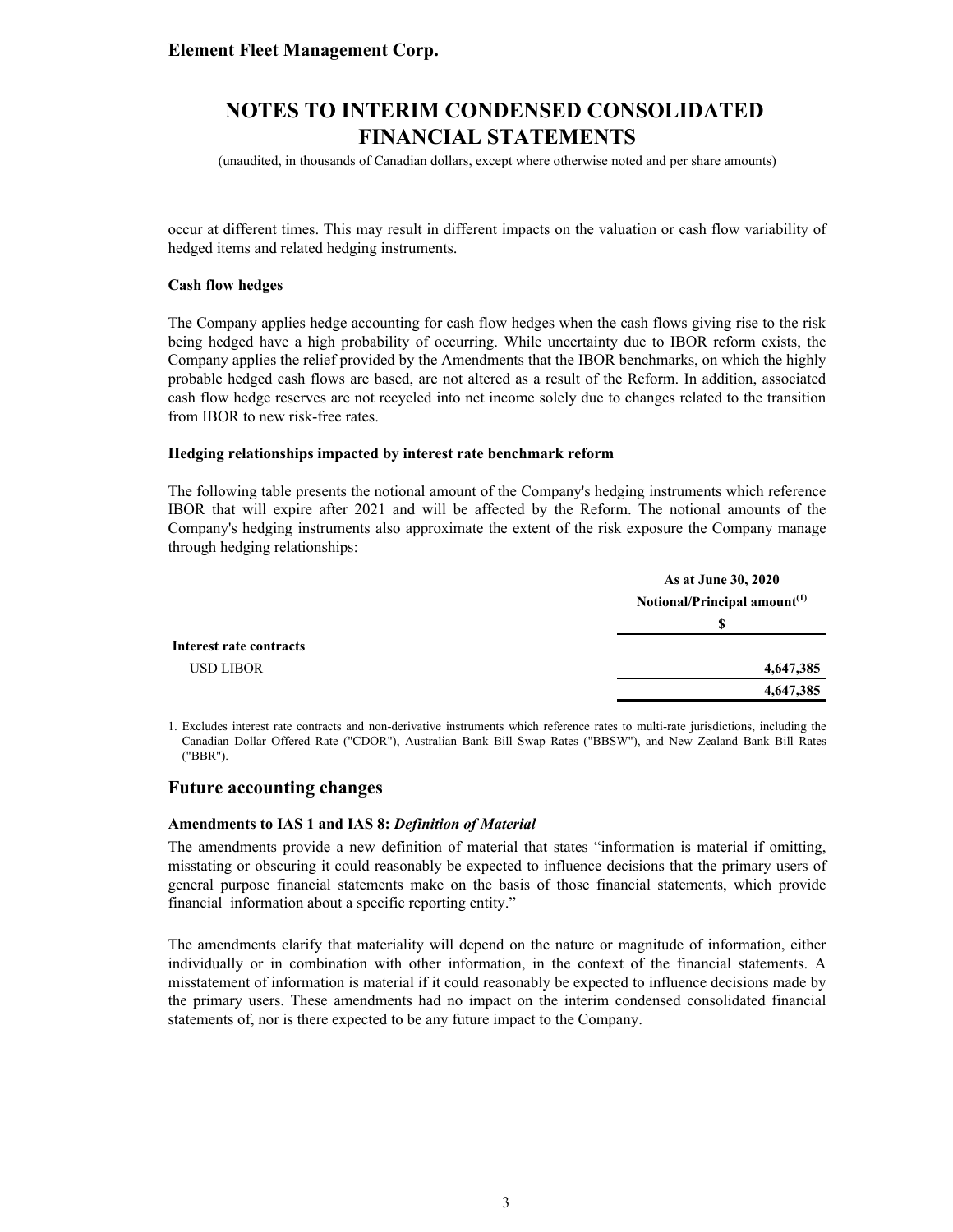(unaudited, in thousands of Canadian dollars, except where otherwise noted and per share amounts)

## **3. FINANCE RECEIVABLES**

The following tables present finance receivables based on the ultimate obligor's location:

|                                              | As at June 30, 2020     |                                     |           |              |  |
|----------------------------------------------|-------------------------|-------------------------------------|-----------|--------------|--|
|                                              | <b>US</b> and<br>Canada | Australia and<br><b>New Zealand</b> | Mexico    | <b>Total</b> |  |
|                                              | \$                      | $\mathbb S$                         | \$        | \$           |  |
| Minimum lease payments                       | 9,136,936               | 269,588                             | 248,951   | 9,655,475    |  |
| Unguaranteed residual values                 | 2,947                   | 58,969                              |           | 61,916       |  |
| Gross investment                             | 9,139,883               | 328,557                             | 248,951   | 9,717,391    |  |
| Unearned income                              | (619, 719)              | (42, 389)                           |           | (662, 108)   |  |
| <b>Net investment</b>                        | 8,520,164               | 286,168                             | 248,951   | 9,055,283    |  |
| Net realizable value of impaired receivables | 109,454                 | 2,584                               |           | 112,038      |  |
| Unamortized deferred costs and subsidies     | (100, 459)              |                                     |           | (100, 459)   |  |
| Prepaid lease payments and security deposits | (15, 840)               |                                     | (20,985)  | (36, 825)    |  |
| Interim funding                              | 1,475,514               |                                     | 21,338    | 1,496,852    |  |
| Fleet management receivables                 | 398,427                 | 33,822                              | 16,546    | 448,795      |  |
| Other receivables                            | 189,289                 | 70,233                              | 67,072    | 326,594      |  |
| Allowance for credit losses (Subsection C)   | (16, 022)               | (2,319)                             | (1,659)   | (20,000)     |  |
| <b>Total finance receivables</b>             | 10,560,527              | 390,488                             | 331,263   | 11,282,278   |  |
|                                              | As at December 31, 2019 |                                     |           |              |  |
|                                              | US and<br>Canada        | Australia and<br>New Zealand        | Mexico    | Total        |  |
|                                              | \$                      | \$                                  | \$        | \$           |  |
| Minimum lease payments                       | 10,047,261              | 258,465                             | 192,605   | 10,498,331   |  |
| Unguaranteed residual values                 | 1,150                   | 59,790                              |           | 60,940       |  |
| Gross investment                             | 10,048,411              | 318,255                             | 192,605   | 10,559,271   |  |
| Unearned income                              | (837, 163)              | (39,622)                            |           | (876, 785)   |  |
| Net investment                               | 9,211,248               | 278,633                             | 192,605   | 9,682,486    |  |
| Net realizable value of impaired receivables | 47,972                  | 5,560                               |           | 53,532       |  |
| Unamortized deferred costs and subsidies     | (107, 257)              |                                     |           | (107, 257)   |  |
| Prepaid lease payments and security deposits | (40, 431)               |                                     | (26, 436) | (66, 867)    |  |
| Interim funding                              | 1,311,256               |                                     | 110,351   | 1,421,607    |  |
| Fleet management receivables                 | 631,720                 | 38,222                              | 21,966    | 691,908      |  |
| Other receivables                            | 183,804                 | 77,254                              | 58,939    | 319,997      |  |
| Allowance for credit losses (Subsection C)   | (6,227)                 | (1, 192)                            | (1,013)   | (8, 432)     |  |
| Total finance receivables                    | 11,232,085              | 398,477                             | 356,412   | 11,986,974   |  |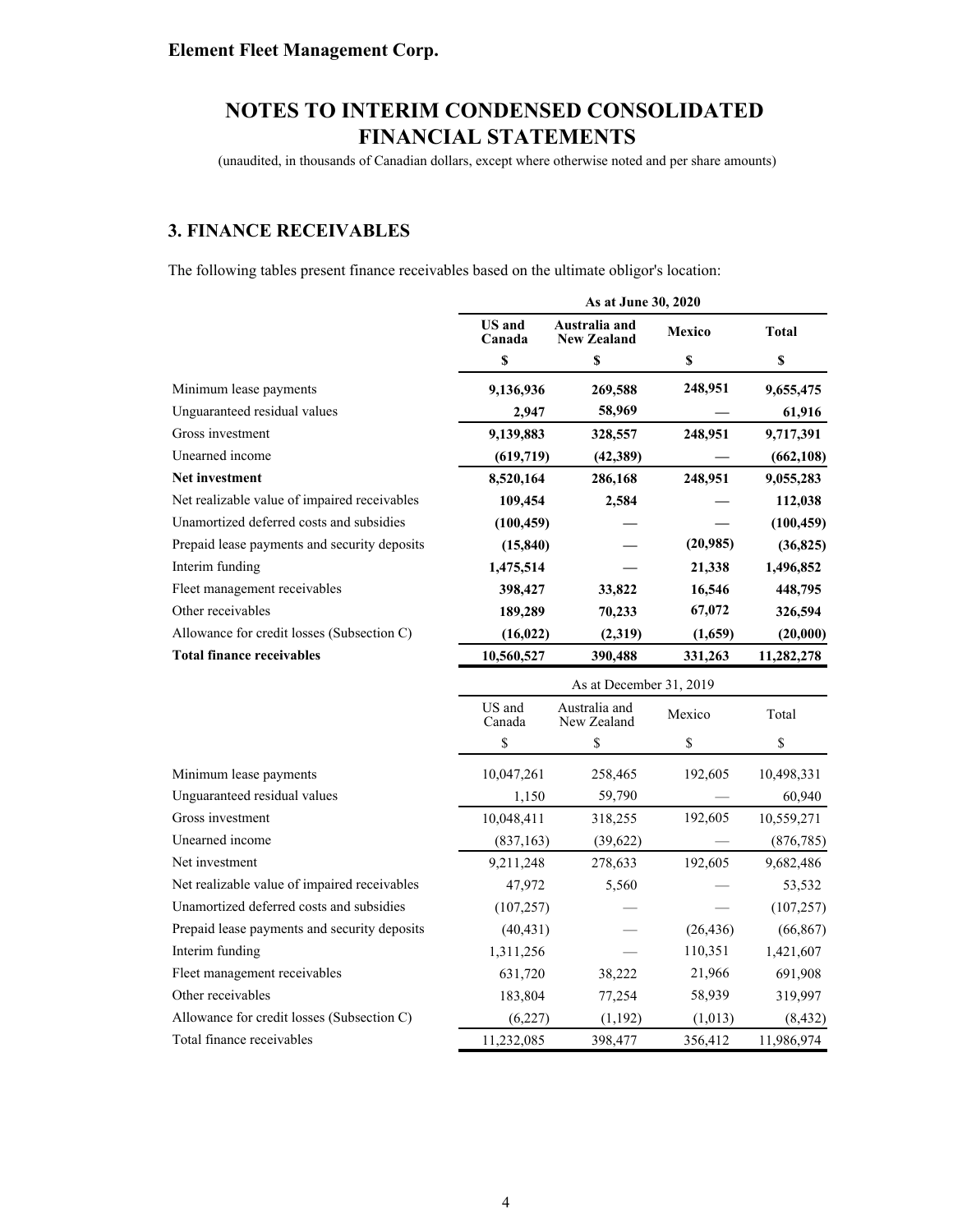(unaudited, in thousands of Canadian dollars, except where otherwise noted and per share amounts)

### **A) Delinquency status of net investment in finance receivables**

The following table presents the delinquency status of the net investment in finance receivables, by contract balance:

|                      | As at June 30, 2020 |               | As at December 31, 2019 |        |
|----------------------|---------------------|---------------|-------------------------|--------|
|                      | S                   | $\frac{0}{0}$ |                         | $\%$   |
| 31-60 days past due  | 21,120              | 0.23          | 8,410                   | 0.09   |
| 61-90 days past due  | 6,324               | 0.07          | 3,433                   | 0.04   |
| 91-120 days past due | 7,873               | 0.09          | 3.024                   | 0.03   |
| Total past due       | 35,317              | 0.39          | 14,867                  | 0.16   |
| Current              | 9,019,966           | 99.61         | 9,667,619               | 99.84  |
| Total net investment | 9,055,283           | 100.00        | 9,682,486               | 100.00 |

## **B) Interest rate characteristics of net investment in finance lease receivables and loan receivables**

|                                                     | As at June 30, 2020 |           | As at December 31, 2019 |          |
|-----------------------------------------------------|---------------------|-----------|-------------------------|----------|
|                                                     | Leases              | Loans     | Leases                  | Loans    |
| Net investment                                      | \$8,936,282<br>SS.  | 119,001   | \$9.579.674<br>S        | 102.812  |
| Weighted average fixed interest rate                | 4.68 $%$            | $8.29 \%$ | 4.76%                   | $9.09\%$ |
| Weighted average floating interest rate             | $2.87 \%$           | $3.03\%$  | 4.33 %                  | 6.48 $%$ |
| Percentage of portfolio with fixed<br>interest rate | 45.90 %             | $99.55\%$ | $46.29\%$               | 98.49 %  |

### **C) Allowance for credit losses**

In accordance with IFRS 9, *Financial Instruments*, the Company applies the expected credit loss ("ECL") model to loans that are financially healthy with no sign of increased credit risk (Stage 1), leases and loans that have an increased credit risk when compared to origination but are not credit impaired (Stage 2 or Performing), and Impaired leases and loans (Stage 3 or Impaired) at the end of each reporting period. The ECL model requires consideration of many different factors in making an assessment of the Company's credit risk on its leases and loans and includes forward-looking macroeconomic information such as changes in Gross Domestic Product ("GDP") and its effect on the probability of default ("PD") and forecast used vehicle market and its impact on loss given default ("LGD"). The Company continues to evaluate its inputs to the model to ensure it appropriately reflects current market conditions in light of the global outbreak of COVID-19 and information available to the Company as at June 30, 2020.

PD represents the likelihood that a lease or loan will not be repaid and will go into default. The Company evaluates its credit risk exposure broadly in line with Standard & Poor's and Moody's ratings outlined below and will adjust internal classifications based on additional information the Company has available to it at the time of the assessment. In conjunction with the Company's evaluation of PD as of June 30,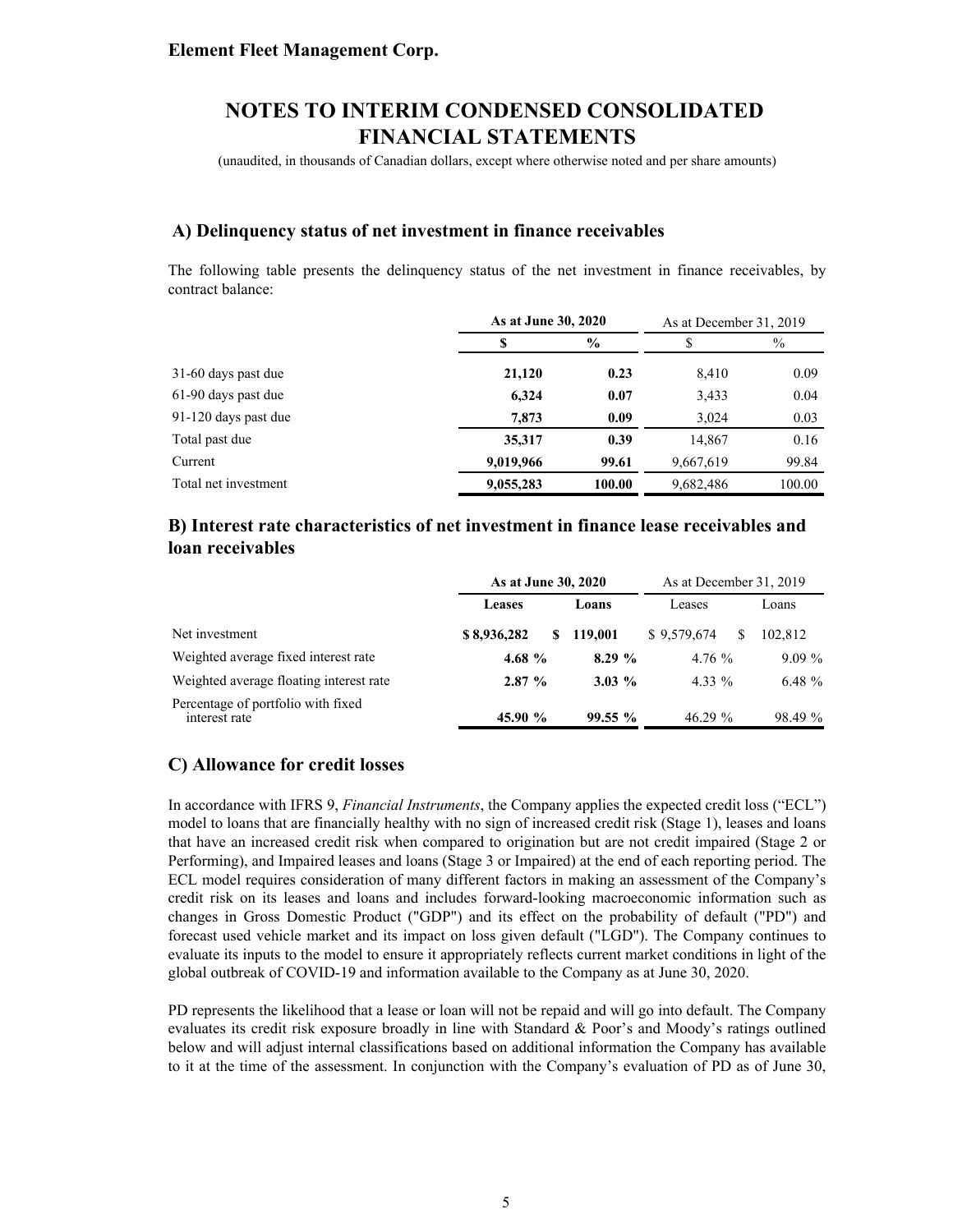## **NOTES TO INTERIM CONDENSED CONSOLIDATED FINANCIAL STATEMENTS**

(unaudited, in thousands of Canadian dollars, except where otherwise noted and per share amounts)

2020, and consistent with the ECL model, the Company reviewed its classifications and updated its internal assessment of PD based on current information.

LGD is the amount that may not be recovered in the event of a default and is modeled on historical information. The Company's lease and loan portfolio is secured by the underlying assets and, in the event of an obligor bankruptcy, leases are typically affirmed, resulting in continued collection of lease payments. Further, all the vehicles in a client portfolio are cross-collateralized, such that the surplus collateral on (usually older) vehicles can be used to offset under-collateralized positions (usually newer vehicles), such that the net full value of the lease and loan would be recovered. As a result, the Company is often able to recover 100% of the net investment. Additionally, used vehicle pricing improved markedly during the period in all three regions driving a decrease in the LGD as at June 30, 2020. The Company expects that the used vehicle market will continue to hold or strengthen in values in the aftermath of the pandemic as drivers of vehicles keep their cars for longer periods of time (or purchase used vehicles instead of new vehicles), reducing the supply in the used car market and increasing prices. The Company does not believe the rebound seen in the second quarter of 2020 is short lived, although some short term volatility can be expected.

Based on the Company's review of its inputs to the model during the second quarter of 2020, there were immaterial changes to the PD profiles and positive improvements to the LGD indicating favorability in the allowance for credit losses. However, the Company also considered forward-looking macroeconomic information in light of COVID-19 such as projected changes in GDP and the impact potential downward trends in GDP would have on the Company's lease and loan portfolio. The Company has also evaluated multiple scenarios related to COVID-19, including expected time periods of market slow-down and recovery. Given the uncertainty of the pandemic and based on forward-looking macroeconomic expectations, the allowance for credit losses remains \$20,000 as it was for Q1 2020.

The Company's evaluation of the above inputs to its model resulted in a provision for credit losses of \$13,112 for the six months ended June 30, 2020.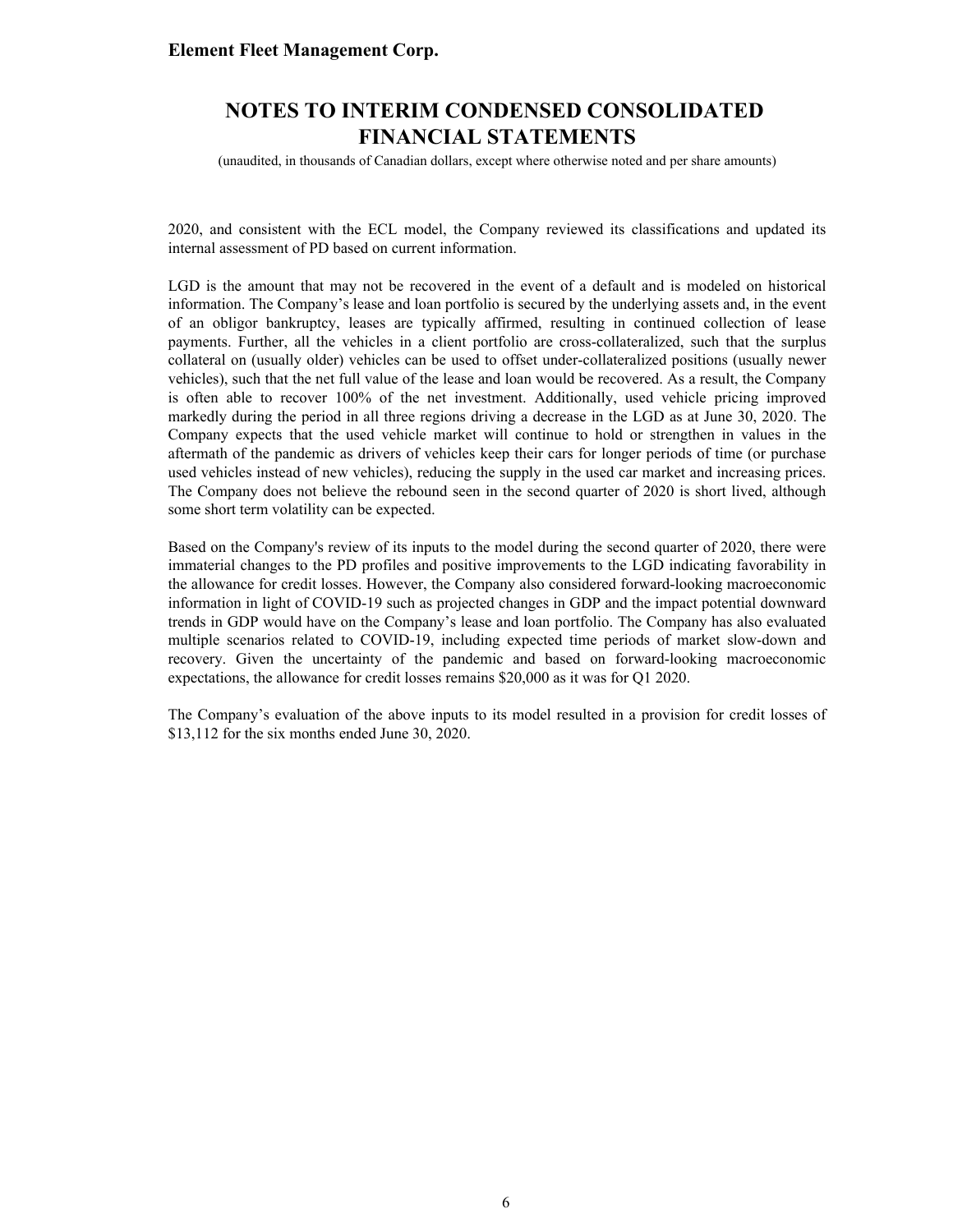(unaudited, in thousands of Canadian dollars, except where otherwise noted and per share amounts)

| <b>Finance leases</b>                                          |         |     | Performing  | Impaired        | <b>Total</b> |
|----------------------------------------------------------------|---------|-----|-------------|-----------------|--------------|
|                                                                |         |     | \$          | \$              | S            |
| Balance as at January 1, 2020                                  |         |     | 7,537       | 535             | 8,072        |
| Transfer to Performing                                         |         |     | 46          | (46)            |              |
| Transfer to Impaired                                           |         |     | (827)       | 827             |              |
| Lease originations                                             |         |     | 9,253       |                 | 9,253        |
| Changes in models and inputs, derecognition, and<br>repayments |         |     | 4,186       | (382)           | 3,804        |
| <b>Total</b>                                                   |         |     | 20,195      | 934             | 21,129       |
| Charge-offs, net of recoveries                                 |         |     | (1, 121)    | 6               | (1, 115)     |
| Foreign exchange                                               |         |     | (346)       | 180             | (166)        |
| Balance as at June 30, 2020                                    |         |     | 18,728      | 1,120           | 19,848       |
| Fleet management receivables                                   |         |     | Performing  | <b>Impaired</b> | <b>Total</b> |
|                                                                |         |     | $\mathbb S$ | \$              | \$           |
| Balance as at January 1, 2020                                  |         |     | 50          | 9               | 59           |
| Provision for credit losses                                    |         |     | 50          | 94              | 144          |
| Charge-offs, net of recoveries                                 |         |     | (63)        | (48)            | (111)        |
| Foreign exchange                                               |         |     | 3           | 1               | 4            |
| Balance as at June 30, 2020                                    |         |     | 40          | 56              | 96           |
| Loans                                                          | Stage 1 |     | Stage 2     | Stage 3         | <b>Total</b> |
|                                                                | \$      |     | \$          | \$              | S            |
| Balance as at January 1, 2020                                  |         | 4   | 266         | 31              | 301          |
| Changes in models and inputs,<br>derecognition, and repayments |         | (3) | (61)        | (25)            | (89)         |
| <b>Total</b>                                                   |         | 1   | 205         | 6               | 212          |
| Charge-offs, net of recoveries                                 |         |     | (157)       |                 | (157)        |
| Foreign exchange                                               |         |     | 1           |                 | 1            |
| Balance as at June 30, 2020                                    |         | 1   | 49          | 6               | 56           |

An analysis of the Company's allowance for credit losses under IFRS 9 is as follows: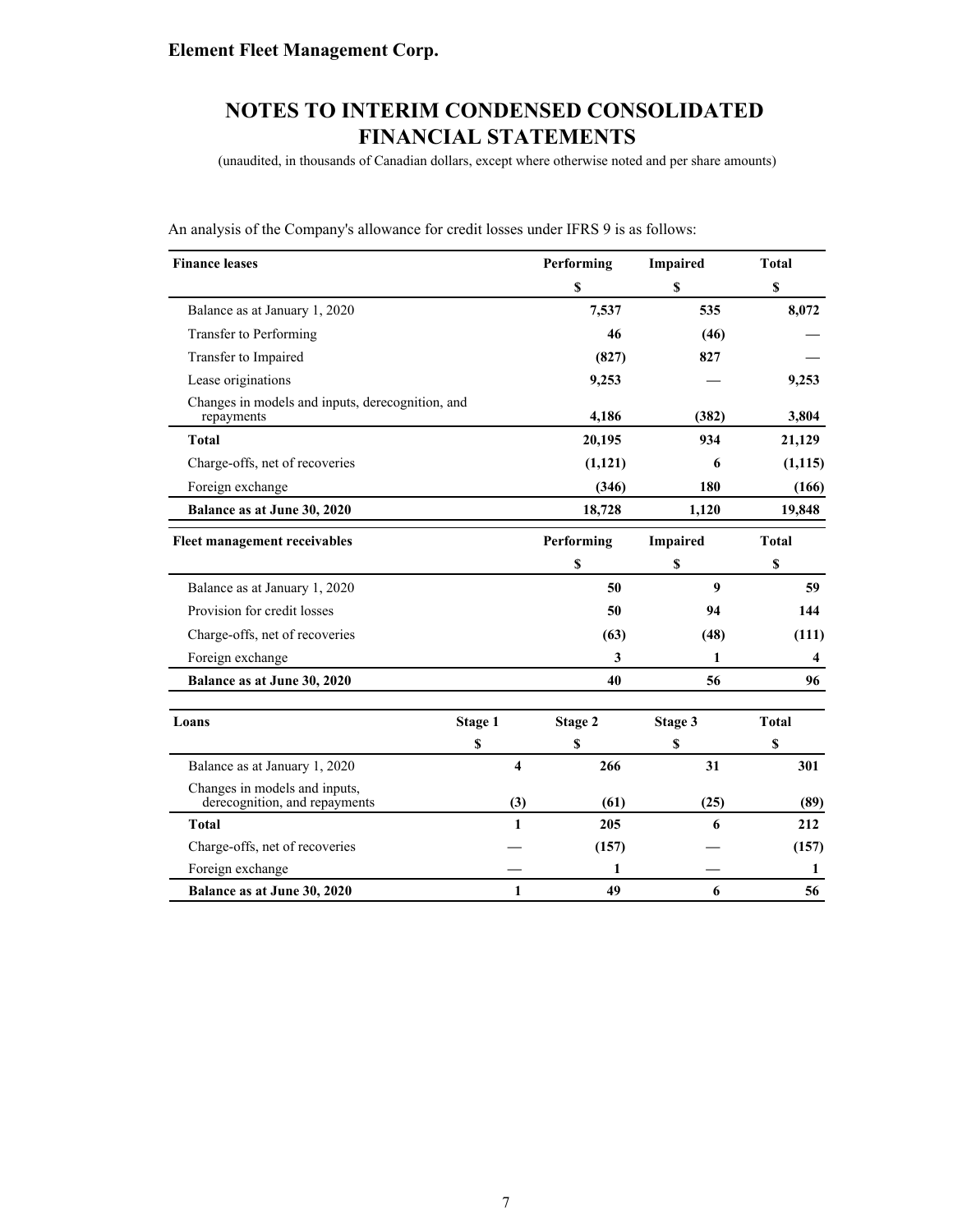(unaudited, in thousands of Canadian dollars, except where otherwise noted and per share amounts)

| Finance leases                                                 |         |                | Performing | Impaired | Total   |
|----------------------------------------------------------------|---------|----------------|------------|----------|---------|
|                                                                |         |                | \$         | \$       | \$      |
| Balance as at January 1, 2019                                  |         |                | 8,556      | 322      | 8,878   |
| Transfer to Performing                                         |         |                | 82         | (82)     |         |
| Transfer to Impaired                                           |         |                | (698)      | 698      |         |
| Lease originations                                             |         |                | 9,276      |          | 9,276   |
| Changes in models and inputs, derecognition, and<br>repayments |         |                | (6,922)    | (397)    | (7,319) |
| Total                                                          |         |                | 10,294     | 541      | 10,835  |
| Charge-offs, net of recoveries                                 |         |                | (2,023)    |          | (2,023) |
| Foreign exchange                                               |         |                | (734)      | (6)      | (740)   |
| Balance as at December 31, 2019                                |         |                | 7,537      | 535      | 8,072   |
| Fleet management receivables                                   |         |                | Performing | Impaired | Total   |
|                                                                |         |                | \$         | \$       | \$      |
| Balance as at January 1, 2019                                  |         |                | 19         | 12       | 31      |
| Provision for credit losses                                    |         |                | 2          | 123      | 125     |
| Charge-offs, net of recoveries                                 |         |                | 31         | (126)    | (95)    |
| Foreign exchange                                               |         |                | (2)        |          | (2)     |
| Balance as at December 31, 2019                                |         |                | 50         | 9        | 59      |
| Loans                                                          | Stage 1 |                | Stage 2    | Stage 3  | Total   |
|                                                                | \$      |                | \$         | \$       | \$      |
| Balance as at January 1, 2019                                  |         | 3              | 207        | 213      | 423     |
| Changes in models and inputs,<br>derecognition, and repayments |         | 3              | 166        | (169)    |         |
| Total                                                          |         | 6              | 373        | 44       | 423     |
| Charge-offs, net of recoveries                                 |         |                | (109)      |          | (109)   |
| Foreign exchange                                               |         | (2)            | 2          | (13)     | (13)    |
| Balance as at December 31, 2019                                |         | $\overline{4}$ | 266        | 31       | 301     |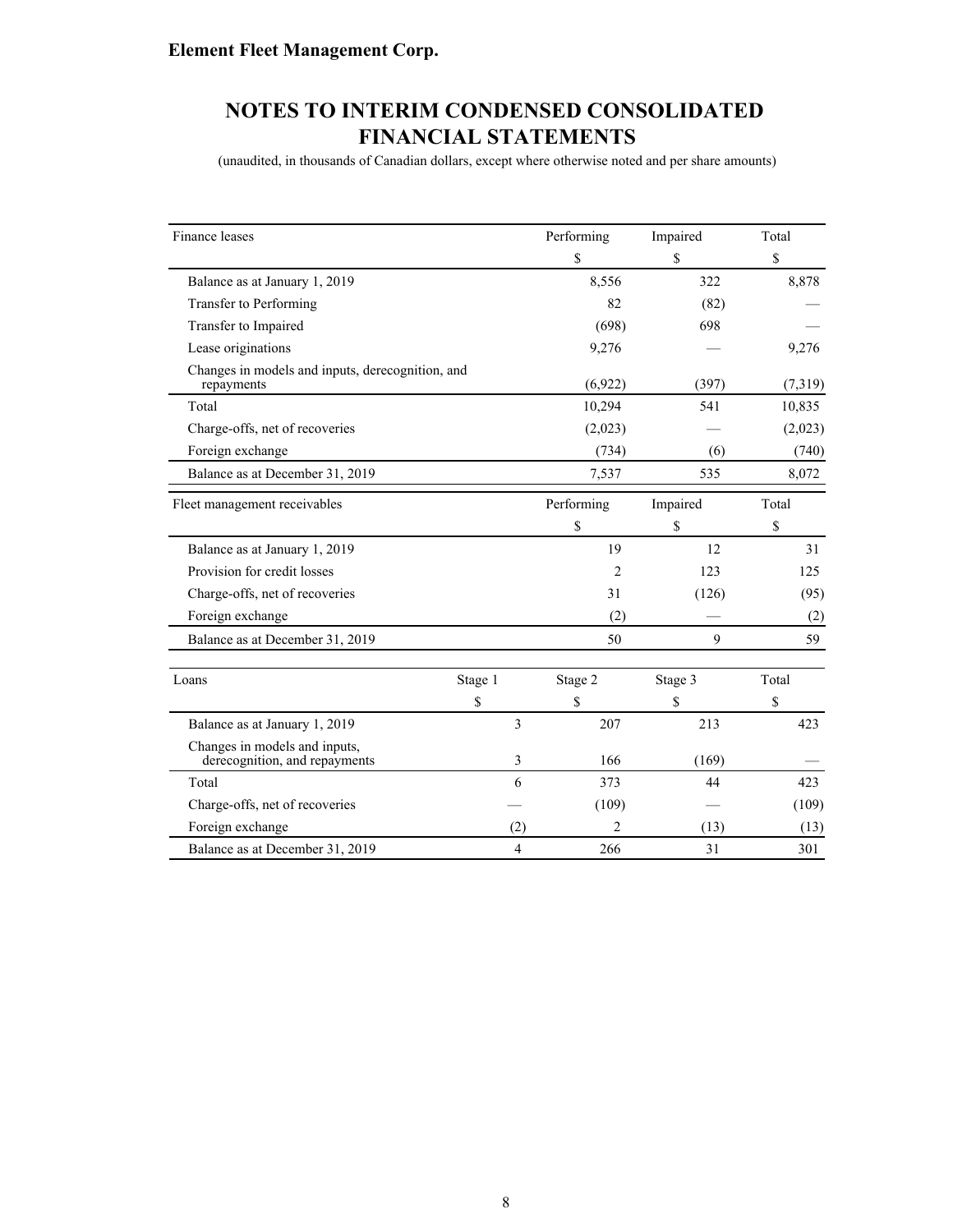## **NOTES TO INTERIM CONDENSED CONSOLIDATED FINANCIAL STATEMENTS**

(unaudited, in thousands of Canadian dollars, except where otherwise noted and per share amounts)

A summary view of the Company's allowance for credit losses is as follows:

|                                                                            | Six-month period<br>ended | Year ended        |
|----------------------------------------------------------------------------|---------------------------|-------------------|
| <b>Allowance for credit losses</b>                                         | June 30, 2020             | December 31, 2019 |
|                                                                            | \$                        | S                 |
| Allowance for credit losses, beginning of the period                       | 8,432                     | 9,332             |
| Provision for credit losses                                                | 13,112                    | 2,082             |
| Charge-offs, net of recoveries                                             | (1,383)                   | (2,227)           |
| Impact of foreign exchange rates                                           | (161)                     | (755)             |
| Allowance for credit losses, end of the period                             | 20,000                    | 8,432             |
| Allowance as a percentage of total finance receivables before<br>allowance | $0.18 \%$                 | $0.07\%$          |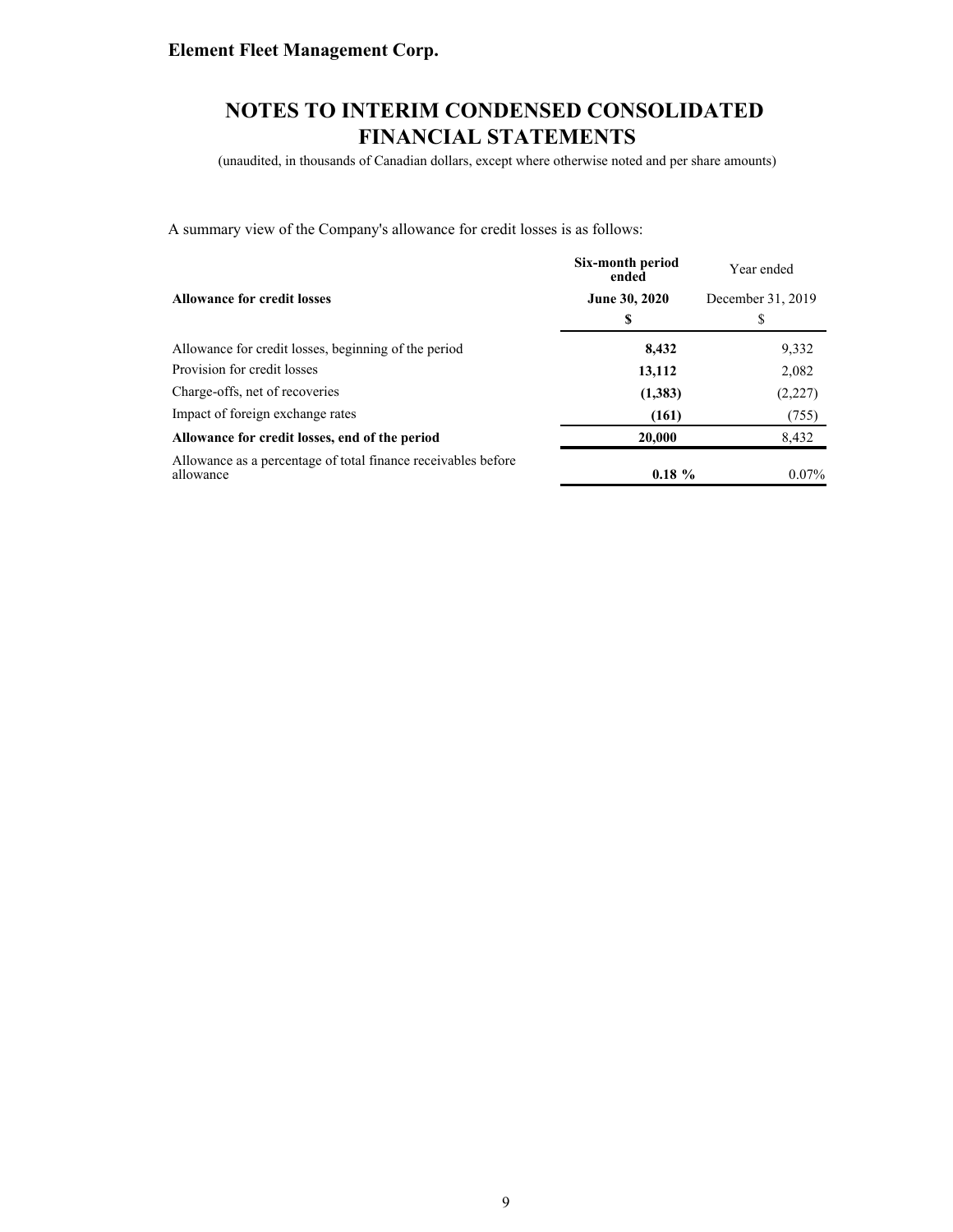(unaudited, in thousands of Canadian dollars, except where otherwise noted and per share amounts)

## **D) Credit risk exposure**

The following table sets out the credit risk exposure for loans, finance leases and fleet management service receivables, and the impaired values and allowances for credit losses recorded as at June 30, 2020:

| <b>Finance leases</b>        |         | Performing | <b>Impaired</b> | <b>Total</b> |
|------------------------------|---------|------------|-----------------|--------------|
|                              |         | \$         | \$              | \$           |
| Internal risk rating grade   |         |            |                 |              |
| Low                          |         | 4,795,580  |                 | 4,795,580    |
| Medium                       |         | 2,982,177  |                 | 2,982,177    |
| High                         |         | 1,158,525  |                 | 1,158,525    |
| Other finance receivables    |         | 326,594    |                 | 326,594      |
| Impaired                     |         |            | 111,889         | 111,889      |
|                              |         | 9,262,876  | 111,889         | 9,374,765    |
| Allowance for credit losses  |         | (18, 728)  | (1,120)         | (19, 848)    |
| Net carrying value           |         | 9,244,148  | 110,769         | 9,354,917    |
|                              |         |            |                 |              |
| Fleet management receivables |         | Performing | <b>Impaired</b> | <b>Total</b> |
|                              |         | \$         | \$              | \$           |
| Fleet management receivables |         | 443,491    | 5,304           | 448,795      |
| Allowance for credit losses  |         | (40)       | (56)            | (96)         |
| Net carrying value           |         | 443,451    | 5,248           | 448,699      |
| Loans                        | Stage 1 | Stage 2    | Stage 3         | <b>Total</b> |
|                              | \$      | \$         | \$              | \$           |
| Internal risk rating grade   |         |            |                 |              |
| Low                          |         | 9,934      |                 | 9,934        |
| Medium                       | 9,568   | 75,300     |                 | 84,868       |
| High                         |         | 24,199     |                 | 24,199       |
| Impaired                     |         |            | 149             | 149          |
|                              | 9,568   | 109,433    | 149             | 119,150      |
| Allowance for credit losses  | (1)     | (49)       | (6)             | (56)         |
| Net carrying value           | 9,567   | 109,384    | 143             | 119,094      |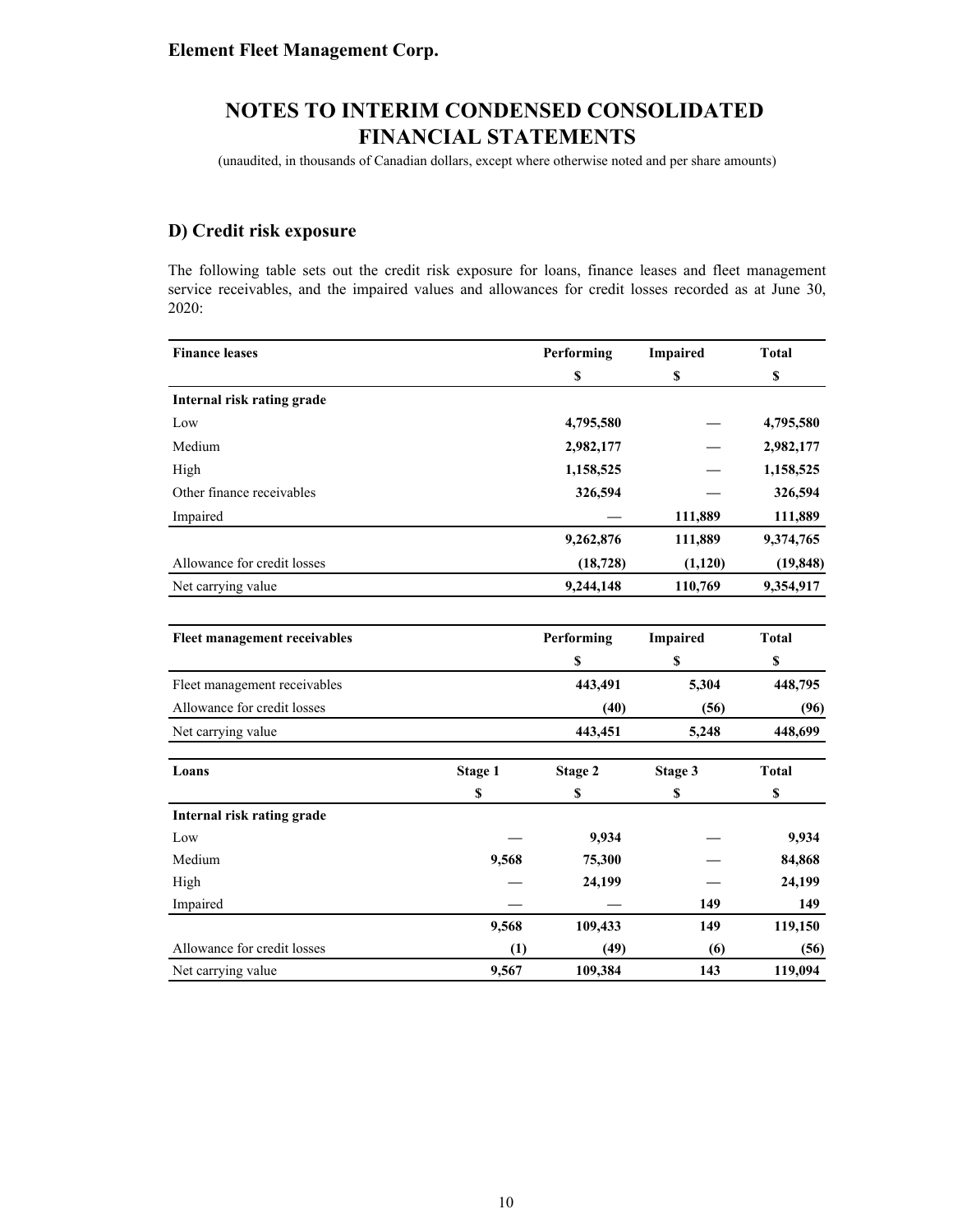(unaudited, in thousands of Canadian dollars, except where otherwise noted and per share amounts)

The following table sets out the credit risk exposure for loans, finance leases and fleet management service receivables, and the impaired values and allowances for credit losses recorded as at December 31, 2019:

| Finance leases               |         | Performing | Impaired | Total     |
|------------------------------|---------|------------|----------|-----------|
|                              |         | \$         | \$       | \$        |
| Internal risk rating grade   |         |            |          |           |
| Low                          |         | 5,877,562  |          | 5,877,562 |
| Medium                       |         | 3,538,895  |          | 3,538,895 |
| High                         |         | 163,217    |          | 163,217   |
| Other finance receivables    |         | 319,997    |          | 319,997   |
| Impaired                     |         |            | 52,870   | 52,870    |
|                              |         | 9,899,671  | 52,870   | 9,952,541 |
| Allowance for credit losses  |         | (7, 537)   | (535)    | (8,072)   |
| Net carrying value           |         | 9,892,134  | 52,335   | 9,944,469 |
|                              |         |            |          |           |
| Fleet management receivables |         | Performing | Impaired | Total     |
|                              |         | \$         | \$       | \$        |
| Fleet management receivables |         | 688,266    | 3,642    | 691,908   |
| Allowance for credit losses  |         | (50)       | (9)      | (59)      |
| Net carrying value           |         | 688,216    | 3,633    | 691,849   |
| Loans                        | Stage 1 | Stage 2    | Stage 3  | Total     |
|                              | \$      | \$         | \$       | \$        |
| Internal risk rating grade   |         |            |          |           |
| Low                          | 6       | 17,799     |          | 17,805    |
| Medium                       | 15,106  | 67,629     |          | 82,735    |
| High                         |         | 2,248      | 24       | 2,272     |
| Impaired                     |         |            | 662      | 662       |
|                              | 15,112  | 87,676     | 686      | 103,474   |
| Allowance for credit losses  | (4)     | (266)      | (31)     | (301)     |
| Net carrying value           | 15,108  | 87,410     | 655      | 103,173   |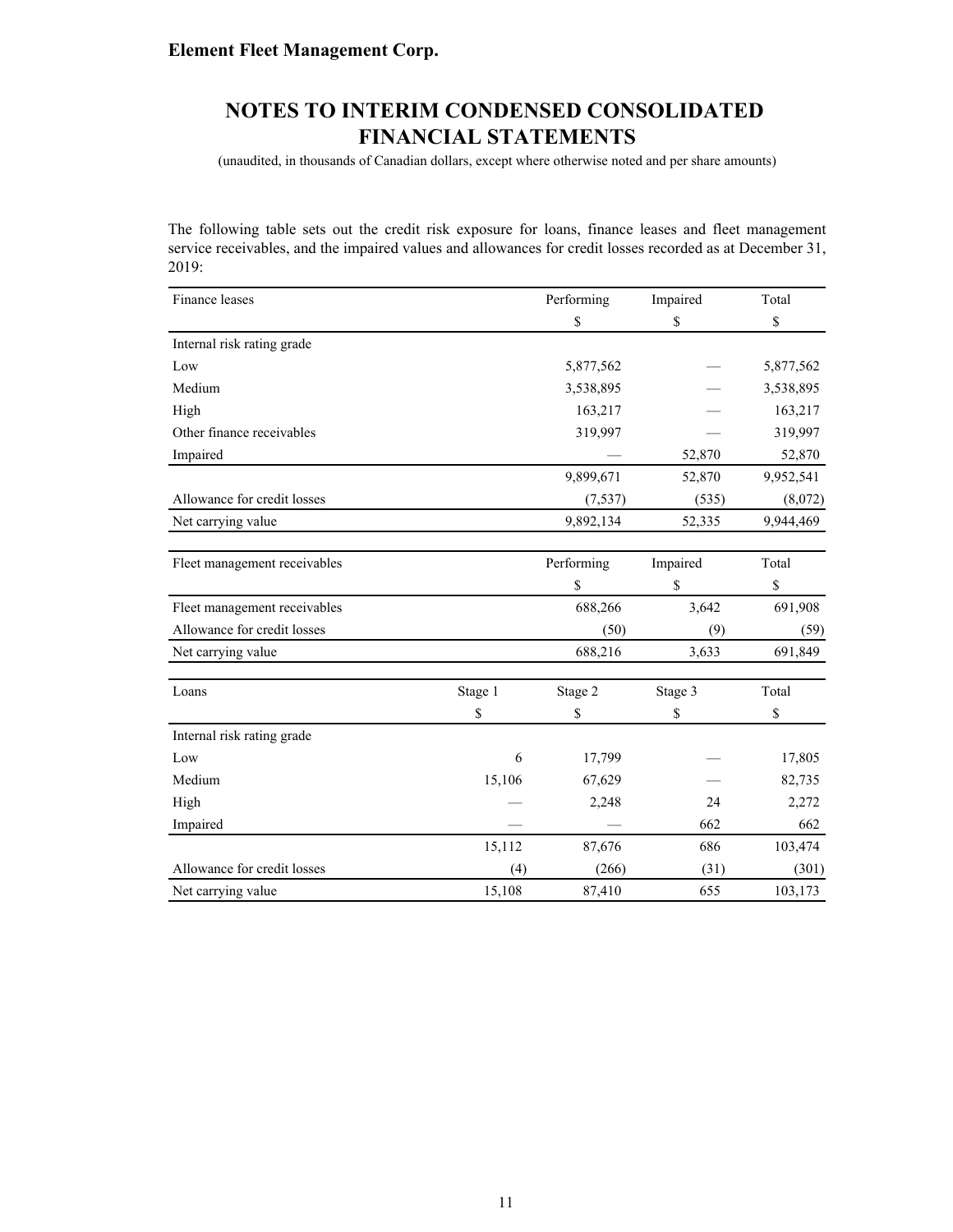(unaudited, in thousands of Canadian dollars, except where otherwise noted and per share amounts)

The Company's internal risk rating grades broadly align to external ratings as follows:

| Internal risk rating grade | <b>Standard &amp; Poor's</b> | Moody's        |
|----------------------------|------------------------------|----------------|
| Low risk                   | AAA to BBB-                  | Aaa to Baa3    |
| Medium risk                | $BB+$ to $B-$                | Bal to B3      |
| High risk                  | $CCC+$ and below             | Caa1 and below |
| Impaired receivables       | Default                      | Default        |

### **4. EQUIPMENT UNDER OPERATING LEASES**

The Company acts as a lessor in connection with operating leases and recognizes the leased assets in its unaudited interim condensed consolidated statements of financial position. The lease payments received are recognized in income as rental revenue.

|                          | As at June 30,<br>2020 | As at December<br>31, 2019 |
|--------------------------|------------------------|----------------------------|
|                          |                        |                            |
| Cost                     | 2,775,649              | 3,155,540                  |
| Accumulated depreciation | 805.351                | 1,054,173                  |
| Net carrying amount      | 1,970,298              | 2, 101, 367                |

## **5. 19TH CAPITAL**

On October 19, 2018, the Company purchased the equity interest held by its joint venture partner for \$5,220, (USD \$4,000) thereby obtaining 100% ownership and control over  $19<sup>th</sup>$  Capital. At the time of acquisition,  $19<sup>th</sup>$  Capital was no longer treated as a joint venture and the assets and liabilities of  $19<sup>th</sup>$ Capital were recorded on the Company's consolidated statement of financial position as a wholly owned subsidiary at the acquisition-date fair value.

During the fourth quarter of 2019, the Company recorded a \$260,000 impairment charge on its truck portfolio as a result of its evaluation of the carrying value of the assets compared to the current market conditions at that time. At December 31, 2019,  $19<sup>th</sup>$  Capital assets subject to impairment considerations (total assets excluding cash, deferred tax assets and right-of-use ("ROU") assets related to the Company's leases in which it is a lessee) were \$133,000, which was comprised primarily of equipment under operating leases, with third-party debt of \$122,000.

During the first quarter of 2020, the Company continued to shift its efforts to accelerate the run-off of  $19<sup>th</sup>$  Capital, including ramping-up the pace of liquidation of the entity's assets, immediately reducing the scale of  $19<sup>th</sup>$  Capital operations and engaging with third-party lenders. At March 31, 2020,  $19<sup>th</sup>$  Capital assets (excluding cash, deferred tax assets and ROU assets) were \$122,000, which was comprised primarily of equipment under operating leases, with third-party debt of \$99,000.

On May 1, 2020, the Company sold the equipment under operating leases and certain other assets of  $19<sup>th</sup>$ Capital for \$63,283 resulting in a pre-tax loss on sale of \$52,442. Prior to the sale and during the second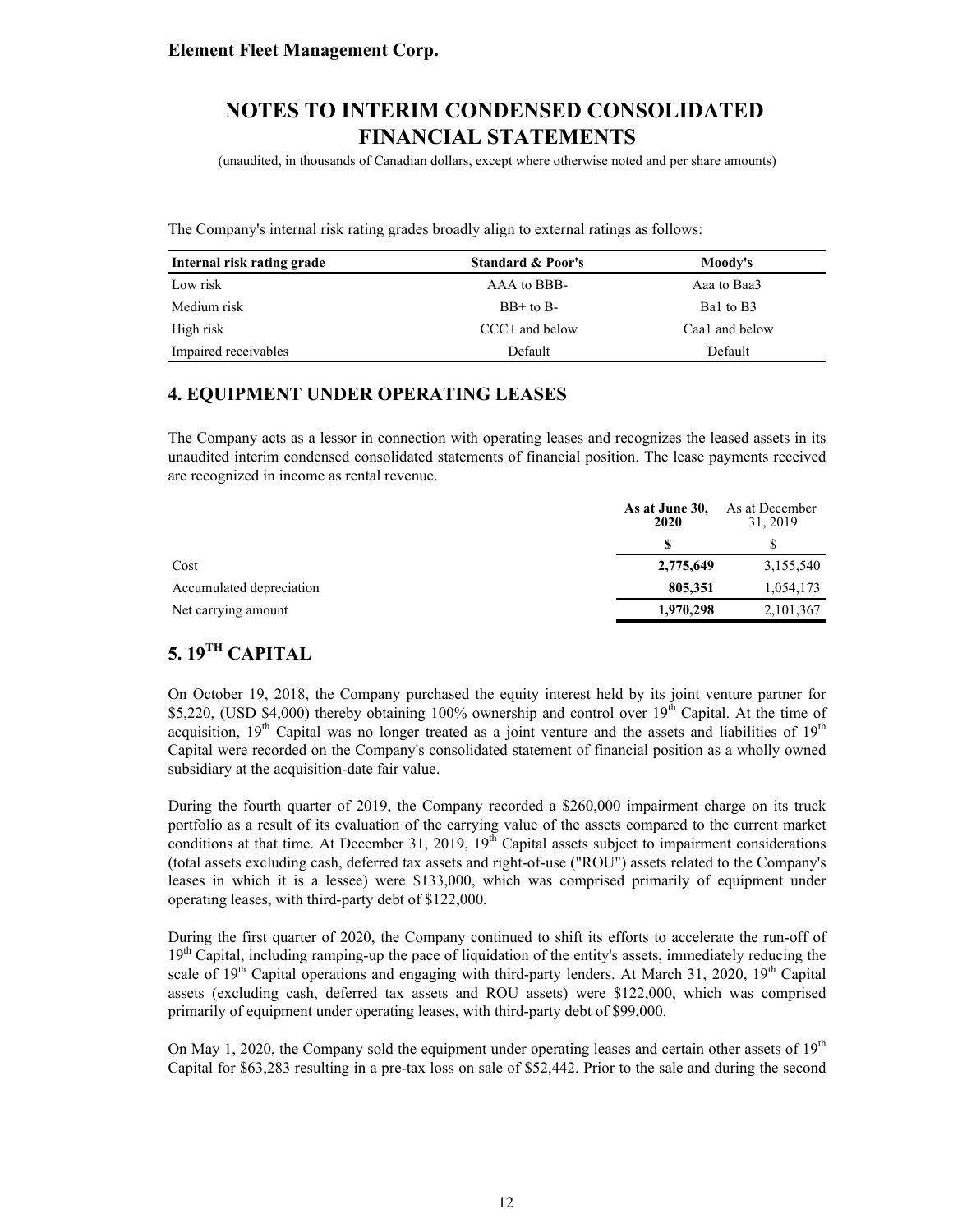## **NOTES TO INTERIM CONDENSED CONSOLIDATED FINANCIAL STATEMENTS**

(unaudited, in thousands of Canadian dollars, except where otherwise noted and per share amounts)

quarter of 2020, the Company settled all third-party debt at a discount resulting in a pre-tax gain on the settlement of debt of \$38,580. The net pre-tax loss on the sale and settlement of debt is \$13,862 which is recorded in the Company's results of operations for the three and six month periods ended June 30, 2020.

In conjunction with the sale, the Company entered into a transition services agreement whereby the Company performs certain administrative or overhead functions subsequent to the sale through August 1, 2020, in exchange for a fee. The reimbursement of the expenses associated with the transition services agreement is included as a reduction of general and administrative expenses in the unaudited interim condensed consolidated financial statements. The Company will have no continuing involvement in the operations, results or cash flows of  $19<sup>th</sup>$  Capital.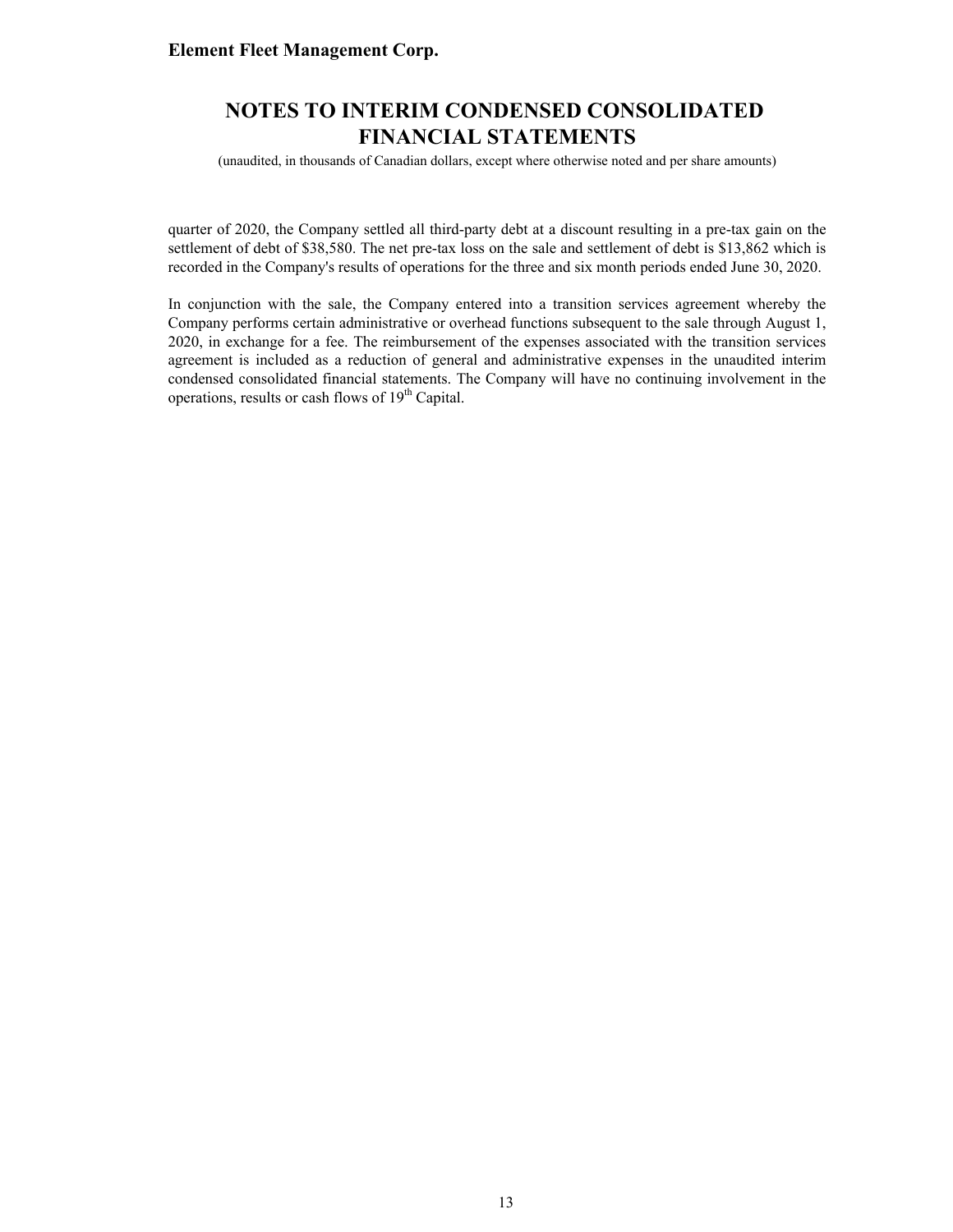(unaudited, in thousands of Canadian dollars, except where otherwise noted and per share amounts)

### **6. BORROWINGS**

The Company's outstanding borrowings were as follows:

|                                                                | As at June 30, 2020           |                                                                      |                                                                                  |                      |  |  |
|----------------------------------------------------------------|-------------------------------|----------------------------------------------------------------------|----------------------------------------------------------------------------------|----------------------|--|--|
|                                                                | <b>Balance</b><br>outstanding | Weighted<br>average<br>interest rate <sup>(1)</sup><br>$\frac{0}{0}$ | <b>Pledged finance</b><br>receivables and<br>equipment under<br>operating leases | <b>Cash reserves</b> |  |  |
|                                                                | S                             |                                                                      | S                                                                                | \$                   |  |  |
| Term notes, in amortization period                             | 4,564,215                     | 2.51                                                                 | 4,609,222                                                                        | 49,223               |  |  |
| Variable rate borrowings                                       | 4,848,619                     | 1.42                                                                 | 5,063,884                                                                        | 65,432               |  |  |
| Other                                                          | 45,473                        | 4.54                                                                 | 45,268                                                                           |                      |  |  |
| Vehicle management asset-backed debt                           | 9,458,307                     | 1.96                                                                 | 9,718,374                                                                        | 114,655              |  |  |
| Revolving senior credit facilities <sup><math>(2)</math></sup> | 1,774,086                     | 1.43                                                                 |                                                                                  |                      |  |  |
| Senior notes                                                   | 542,800                       | 3.85                                                                 |                                                                                  |                      |  |  |
|                                                                | 11,775,193                    | 1.97                                                                 | 9,718,374                                                                        | 114,655              |  |  |
| Deferred financing costs                                       | (40, 232)                     |                                                                      |                                                                                  |                      |  |  |
| Hedge accounting fair value adjustments                        | 23,774                        |                                                                      |                                                                                  |                      |  |  |
| <b>Total borrowings</b>                                        | 11,758,735                    |                                                                      |                                                                                  |                      |  |  |

|                                                                |                        | As at December 31, 2019                             |                                                                           |               |  |  |  |
|----------------------------------------------------------------|------------------------|-----------------------------------------------------|---------------------------------------------------------------------------|---------------|--|--|--|
|                                                                | Balance<br>outstanding | Weighted<br>average<br>interest rate <sup>(1)</sup> | Pledged finance<br>receivables and<br>equipment under<br>operating leases | Cash reserves |  |  |  |
|                                                                | \$                     | $\frac{0}{0}$                                       |                                                                           | \$            |  |  |  |
| Term notes, in amortization period                             | 5,697,575              | 2.67                                                | 6,133,104                                                                 | 58,685        |  |  |  |
| Variable rate borrowings                                       | 4,363,677              | 2.63                                                | 4,634,651                                                                 | 53,623        |  |  |  |
| Other                                                          | 169,485                | 4.87                                                | 175,019                                                                   |               |  |  |  |
| Vehicle management asset-backed debt                           | 10,230,737             | 2.69                                                | 10,942,774                                                                | 112,308       |  |  |  |
| Revolving senior credit facilities <sup><math>(2)</math></sup> | 1,703,507              | 2.79                                                |                                                                           |               |  |  |  |
|                                                                | 11,934,244             | 2.70                                                | 10,942,774                                                                | 112,308       |  |  |  |
| Deferred financing costs                                       | (48, 804)              |                                                     |                                                                           |               |  |  |  |
| Hedge accounting fair value adjustments                        | 7,421                  |                                                     |                                                                           |               |  |  |  |
| Total borrowings                                               | 11,892,861             |                                                     |                                                                           |               |  |  |  |

1. Represents the weighted average stated interest rate of outstanding debt at period-end, and excludes amortization of deferred financing costs, premiums or discounts, stand-by fees and the effects of hedging.

2. Prior to December 11, 2019, the revolving senior credit facilities are secured by a general security agreement in favor of the lenders in respect of all property. The senior credit facilities are unsecured as of the December 11, 2019 amendment.

The Company was in compliance with all financial and reporting covenants with all of its lenders at June 30, 2020.

#### **Vehicle management asset-backed debt**

As at June 30, 2020, the Company has available capacity in variable rate borrowings and other of \$2,889,866 (December 31, 2019 – \$3,872,777) under its vehicle management asset-backed debt facilities.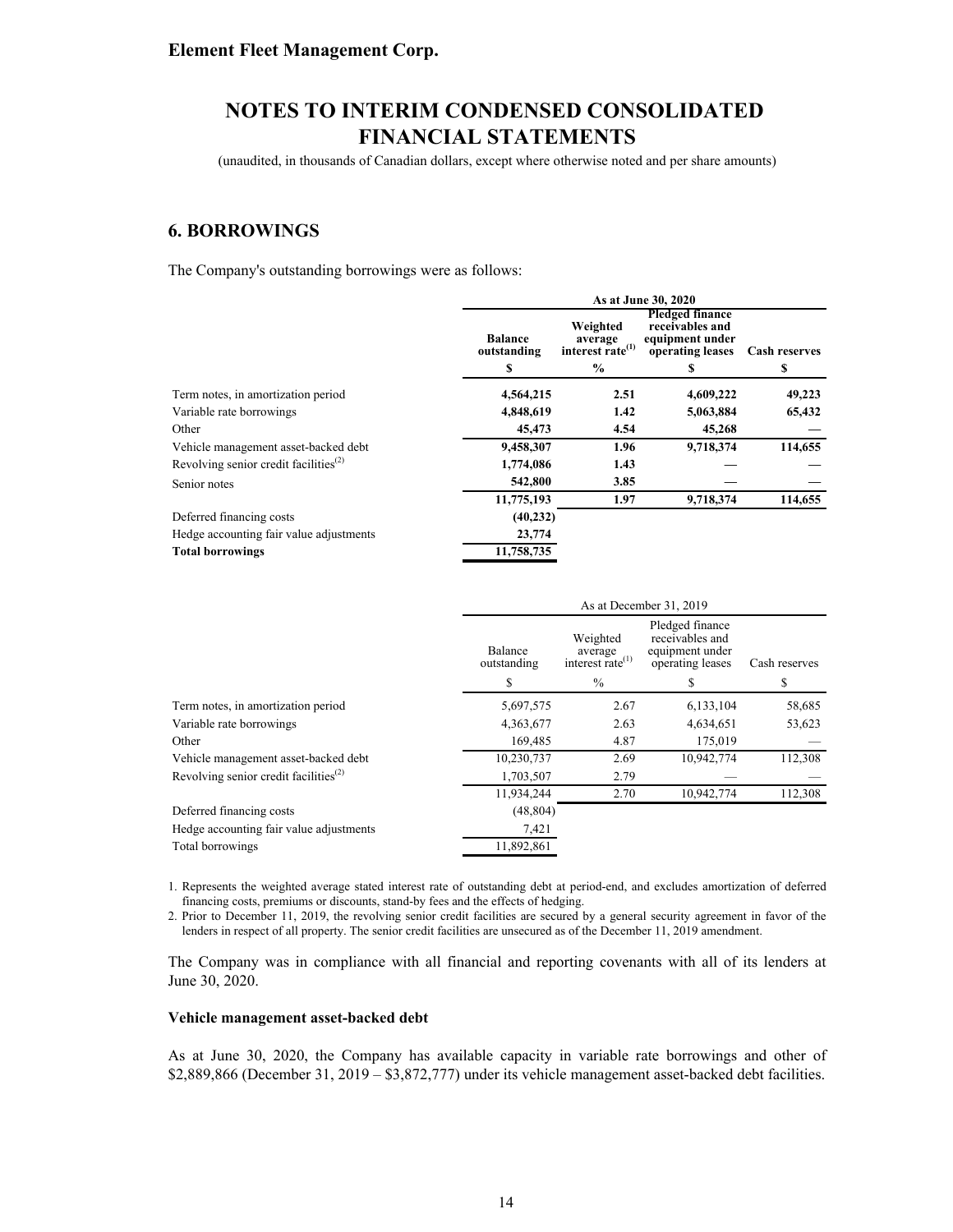(unaudited, in thousands of Canadian dollars, except where otherwise noted and per share amounts)

Subsequent to June 30, 2020, the Company issued USD \$750,000 of vehicle management asset-backed term notes. The proceeds from this issuance were used to pay down variable funding notes, increasing the available capacity in variable note borrowings by a similar amount.

#### **Revolving senior credit facilities**

As at June 30, 2020, the Company had access to an additional \$1,754,114 (December 31, 2019 - \$1,672,593) of available financing from the revolving senior credit facilities.

#### **Senior notes**

During the three-month period ended June 30, 2020, the Company issued USD \$400,000 in aggregate principal amount of 3.85% senior unsecured notes due June 15, 2025. The senior unsecured notes were priced at \$99.985 per \$100 principal amount for an effective yield of 3.853%. Interest is paid semiannually in arrears on June 15 and December 15, commencing on December 15, 2020.

#### **Restricted funds**

As at June 30, 2020, restricted funds include (i) cash reserves of \$114,655 (December 31, 2019 - \$112,308), which represent collateral for secured borrowing arrangements; (ii) cash accumulated in the collection account of \$416,925 (December 31, 2019 - \$321,820), which represents repayments received on assets financed pursuant to the secured borrowing facilities, which are subsequently remitted back to the facilities on specific dates; and (iii) cash of \$36,050 (December 31, 2019 - nil) provided to counterparties as collateral against derivatives liabilities.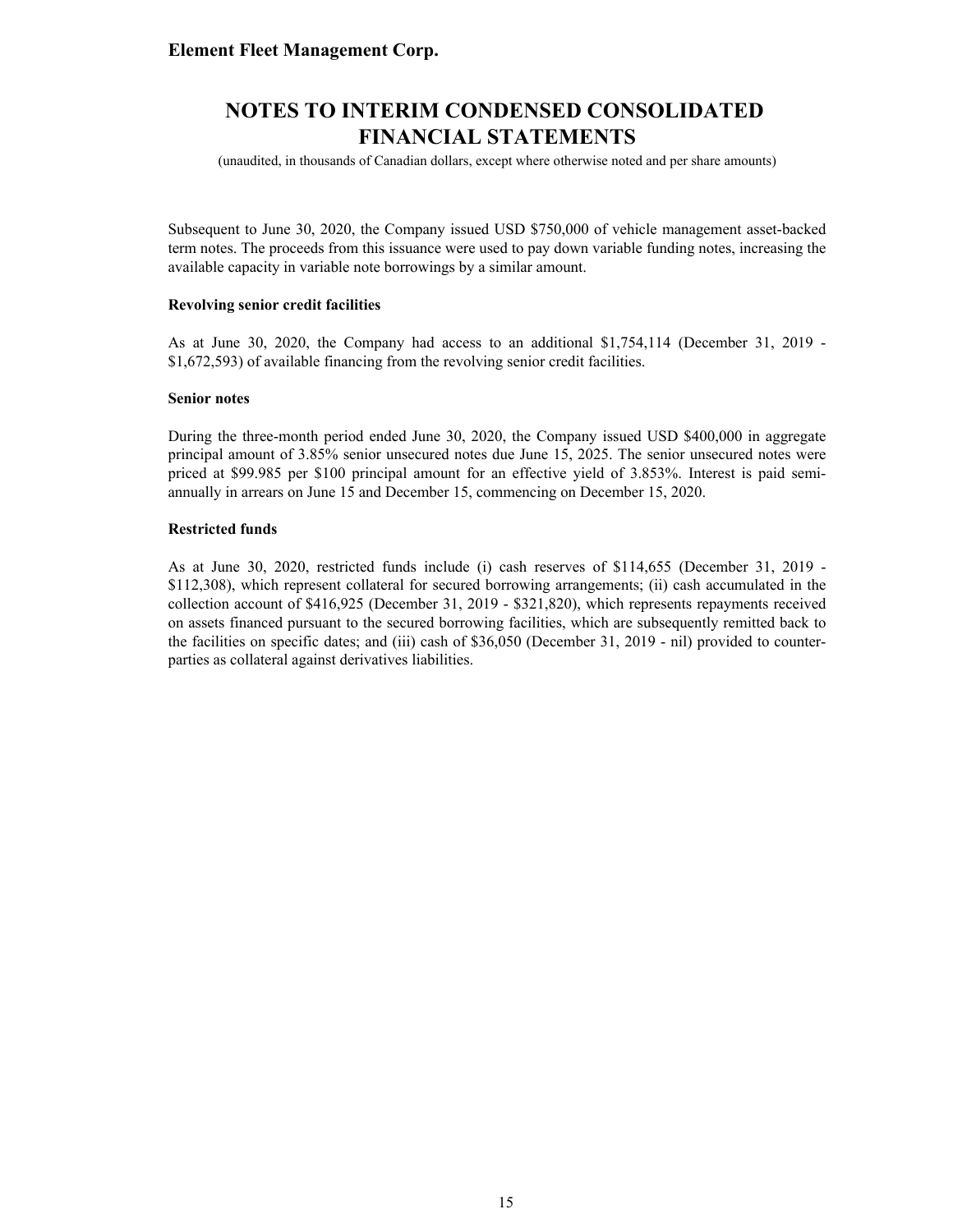(unaudited, in thousands of Canadian dollars, except where otherwise noted and per share amounts)

## **7. CONVERTIBLE DEBENTURES**

Convertible debentures consist of:

|                   |                        | As at June 30, 2020                       |                                        |                         |                          |                 |                                 |  |  |
|-------------------|------------------------|-------------------------------------------|----------------------------------------|-------------------------|--------------------------|-----------------|---------------------------------|--|--|
| <b>Issue Date</b> | Final<br>maturity date | Conversion<br>price per<br>share $^{(1)}$ | <b>Interest</b><br>rate <sup>(2)</sup> | Face<br>value           | <b>Deferred</b><br>costs | <b>Discount</b> | <b>Net</b><br>carrying<br>value |  |  |
|                   |                        | \$                                        | $\frac{0}{0}$                          | \$                      | \$                       | S               | \$                              |  |  |
| April 5, 2019     | June 30, 2024          | 12.05                                     | 4.250                                  | 172,500                 | (5,157)                  | (15,367)        | 151,976                         |  |  |
|                   |                        |                                           |                                        | As at December 31, 2019 |                          |                 |                                 |  |  |
| <b>Issue Date</b> | Final maturity<br>date | Conversion<br>price per<br>share          | Interest<br>rate $^{(2)}$              | Face<br>value           | Deferred<br>costs        | Discount        | Net<br>carrying<br>value        |  |  |
|                   |                        | \$                                        | $\frac{0}{0}$                          | \$                      | \$                       | \$              | \$                              |  |  |
| May 29, 2015      | June 30, 2020          | 17.19                                     | 4.250                                  | 567,200                 | (2,252)                  | (2,914)         | 562,034                         |  |  |
| April 5, 2019     | June 30, 2024          | 12.05                                     | 4.250                                  | 172,500                 | (5, 732)                 | (17,011)        | 149,757                         |  |  |
|                   |                        |                                           |                                        | 739,700                 | (7,984)                  | (19, 925)       | 711,791                         |  |  |

1. There was no change to the conversion price from the date of issuance for the April 5, 2019 issuance.

2. Stated interest rate on principal face value.

#### **May 29, 2015 Issuance**

On June 30, 2020, the \$567,200 4.25% extendible convertible unsecured subordinated debentures matured and were repaid in full, including accrued interest, by the Company, on June 29, 2020, in accordance with the Trust Indenture.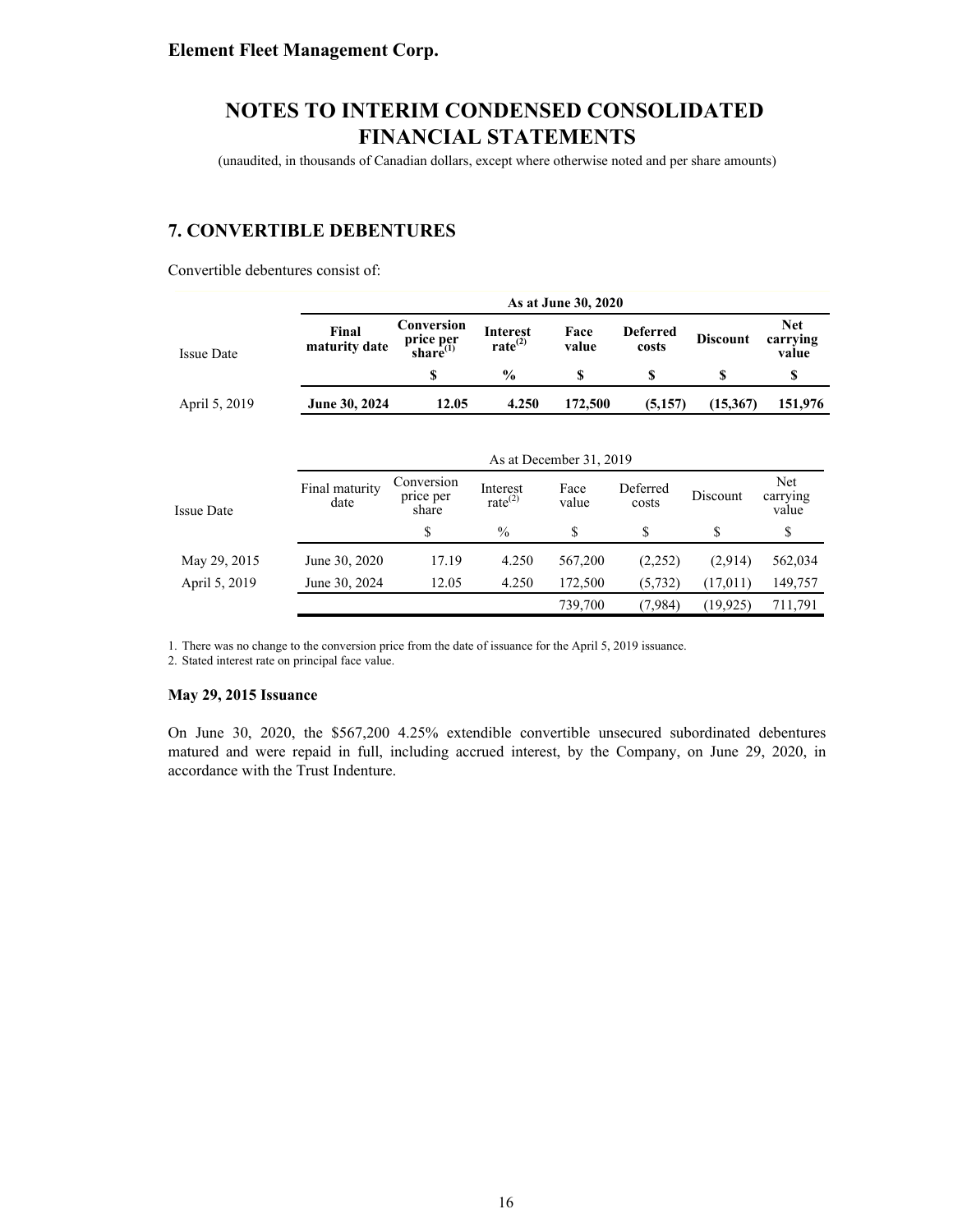(unaudited, in thousands of Canadian dollars, except where otherwise noted and per share amounts)

## **8. SHARE CAPITAL**

The Company is currently authorized to issue (i) an unlimited number of common shares without nominal or par value and (ii) an unlimited number of preferred shares, issuable in series.

|                                   | <b>Common shares</b>    |           |  |
|-----------------------------------|-------------------------|-----------|--|
|                                   | <b>Shares</b><br>Amount |           |  |
|                                   | #                       | \$        |  |
| Balance, December 31, 2018        | 433,204,448             | 3,092,010 |  |
| Share issuance                    | 1,655,960               | 19,037    |  |
| Exercise of options               | 1,648,709               | 16,667    |  |
| <b>Balance, December 31, 2019</b> | 436,509,117             | 3,127,714 |  |
| Share issuance                    | 562,952                 | 6,356     |  |
| Exercise of options               | 880,675                 | 10,545    |  |
| <b>Balance, June 30, 2020</b>     | 437,952,744             | 3,144,615 |  |

#### **Issuance of common shares**

On October 1, 2018, Element announced the adoption of a dividend reinvestment plan ("DRIP"). The DRIP provides eligible shareholders an opportunity to reinvest their eligible cash dividends for additional common shares at a discount of 2% to the prevailing market price of the common shares on the TSX, which discount may be changed or eliminated by the Board of Element from time to time. To be eligible to participate in the DRIP, shareholders must be resident in Canada. Shareholders residing outside of Canada are not eligible to participate in the DRIP. During the three- and six-month periods ended June 30, 2020, the Company issued 150,044 and 562,952 common shares under the DRIP (three- and sixmonth periods ended June 30, 2019 - 306,678 and 492,737 common shares).

#### **Common share dividends**

During the three- and six-month periods ended June 30, 2020, the Company declared \$19,822 and \$39,545, respectively, in common share dividends, or \$0.045 and \$0.09, respectively, per common share (three- and six-month periods ended June 30, 2019 - \$19,468 and \$38,962, respectively, in common shares, or \$0.045 and \$0.09, respectively, per common share).

As at June 30, 2020, the accrued common share dividends were \$19,822 (December 31, 2019 – \$19,738).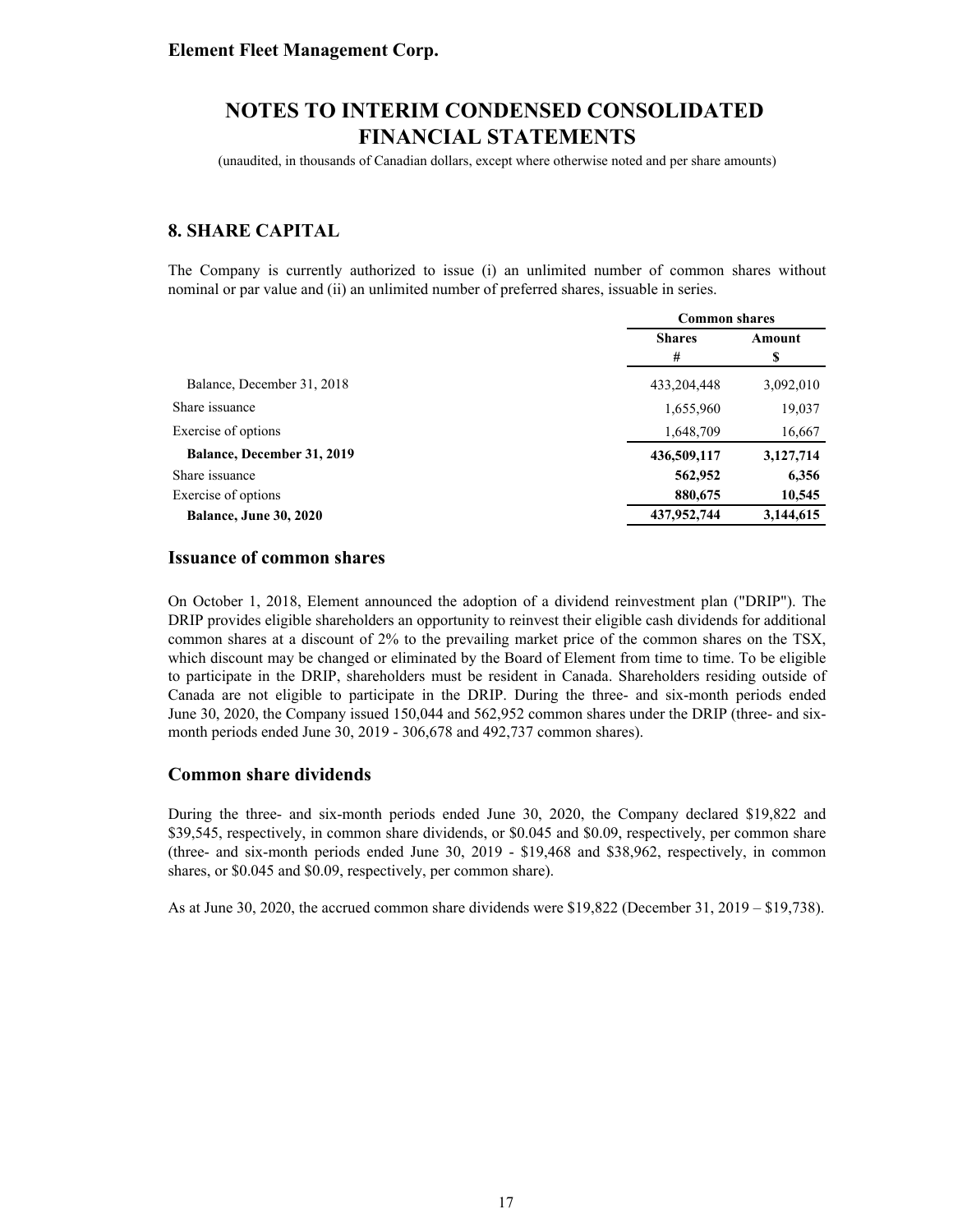(unaudited, in thousands of Canadian dollars, except where otherwise noted and per share amounts)

### **Preferred shares**

The Company's cumulative 5-Year rate reset Preferred Shares series as at June 30, 2020 consist of the following:

| <b>Series</b> | <b>Issue date</b>    | Interest rate     | <b>Gross</b> | After tax transaction costs Net proceeds |         | <b>Shares</b> |
|---------------|----------------------|-------------------|--------------|------------------------------------------|---------|---------------|
|               |                      | $\frac{0}{0}$     | S            |                                          |         | #             |
| A             | December 17, 2013    | 6.93 <sup>1</sup> | 115,000      | 4.625                                    | 110,375 | 4,600,000     |
| C             | <b>March 7, 2014</b> | $6.21^{2}$        | 128,160      | 3,416                                    | 124,744 | 5,126,400     |
| E             | June 18, 2014        | $5.903^3$         | 133,048      | 3,054                                    | 129,994 | 5,321,900     |
| G             | May 29, 2015         | 6.50              | 172,500      | 3.957                                    | 168,543 | 6,900,000     |
|               | May 5, 2017          | 5.75              | 150,000      | 3.244                                    | 146,756 | 6,000,000     |

1. On December, 20, 2018, Preferred Shares Series A dividend rate was reset from 6.60% to 6.93%.

2. On June 21, 2019, Preferred Shares Series C dividend rate was reset from 6.50% to 6.21%.

3. On September 19, 2019, Preferred Shares Series E dividend rate was reset from 6.40% to 5.903%.

### **Preferred share dividends**

During the three- and six-month periods ended June 30, 2020, the Company declared \$10,906 and \$21,812 in preferred share dividends, respectively (three- and six-month periods ended June 30, 2019 – \$11,164 an \$22,328, respectively).

As at June 30, 2020, the accrued preferred share dividends were \$120 (December 31, 2019 – \$120).

### **9. SHARE-BASED COMPENSATION**

Share-based compensation expense consists of the following:

|                             | Three-month period ended |             | Six-month period ended |             |  |
|-----------------------------|--------------------------|-------------|------------------------|-------------|--|
|                             | <b>June 30,</b>          | June $30$ . |                        | June $30$ . |  |
|                             | 2020                     | 2019        | 2020                   | 2019        |  |
|                             | \$                       | S           | \$                     | \$          |  |
| (a) Stock options           | 284                      | 881         | 621                    | 1,859       |  |
| (b) Deferred share units    | 496                      | 556         | 877                    | 805         |  |
| (c) Performance share units | 1,859                    | 112         | 4,556                  | (93)        |  |
| (d) Restricted share units  | 1,788                    | 3,861       | 3,810                  | 8,009       |  |
|                             | 4,427                    | 5,410       | 9,864                  | 10,580      |  |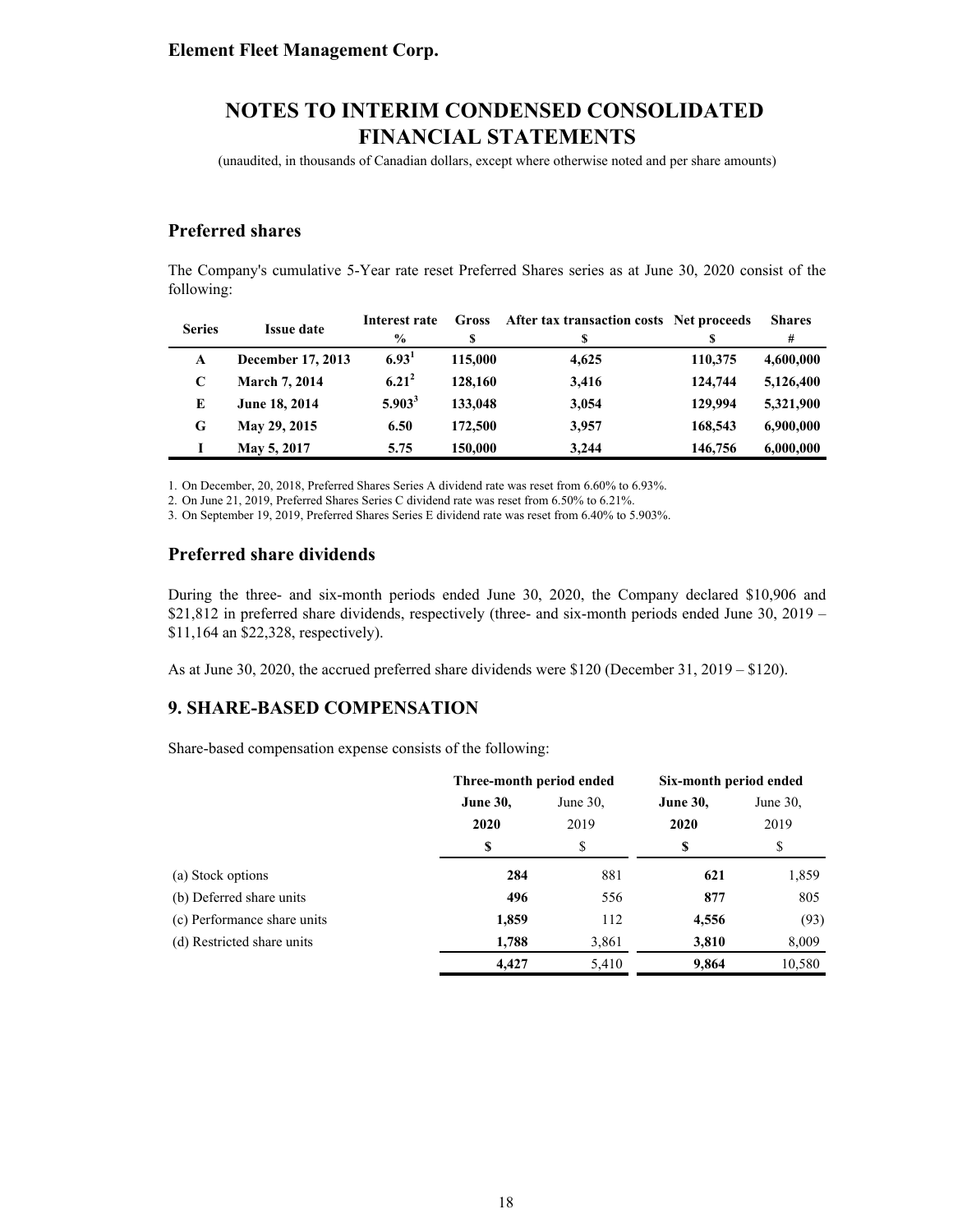(unaudited, in thousands of Canadian dollars, except where otherwise noted and per share amounts)

### **(a) Stock options**

The changes in the number of stock options during the periods were as follows:

|                                | Number of<br>options | Weighted<br>average exercise<br>price |
|--------------------------------|----------------------|---------------------------------------|
|                                | #                    | \$                                    |
| Outstanding, December 31, 2018 | 25,328,610           | 10.01                                 |
| Forfeited                      | (679, 657)           | 11.13                                 |
| Expired                        | (4,977,529)          | 11.58                                 |
| Exercised $(1)$                | (3,258,991)          | 6.14                                  |
| Outstanding, December 31, 2019 | 16,412,433           | 10.26                                 |
| Forfeited                      | (39, 734)            | 5.73                                  |
| Expired                        | (298, 113)           | 11.65                                 |
| Exercised <sup>(1)</sup>       | (1,165,680)          | 8.98                                  |
| Outstanding, June 30, 2020     | 14,908,906           | 10.34                                 |

1. Weighted average share price of options exercised during the six-month period ended June 30, 2020 was \$12.23 (year ended December 31, 2019 – \$8.61).

### **(b) Deferred share units, performance share units and restricted share units**

|                                       | <b>Deferred</b><br>share units | Performance<br>share units | <b>Restricted</b><br>share units |
|---------------------------------------|--------------------------------|----------------------------|----------------------------------|
|                                       | #                              | #                          | #                                |
| Outstanding, December 31, 2018        | 781,637                        | 382,339                    | 2,103,733                        |
| Granted                               | 216,964                        | 1,125,467                  | 899,248                          |
| Forfeited                             |                                |                            | (88, 477)                        |
| Redeemed                              | (315,898)                      |                            | (1,017,564)                      |
| <b>Outstanding, December 31, 2019</b> | 682,703                        | 1,507,806                  | 1,896,940                        |
| Granted                               | 93,948                         | 553,734                    | 719,964                          |
| Forfeited                             |                                | (1,388)                    | (64, 732)                        |
| Redeemed                              |                                | (168, 571)                 | (900, 193)                       |
| Outstanding, June 30, 2020            | 776,651                        | 1,891,581                  | 1,651,979                        |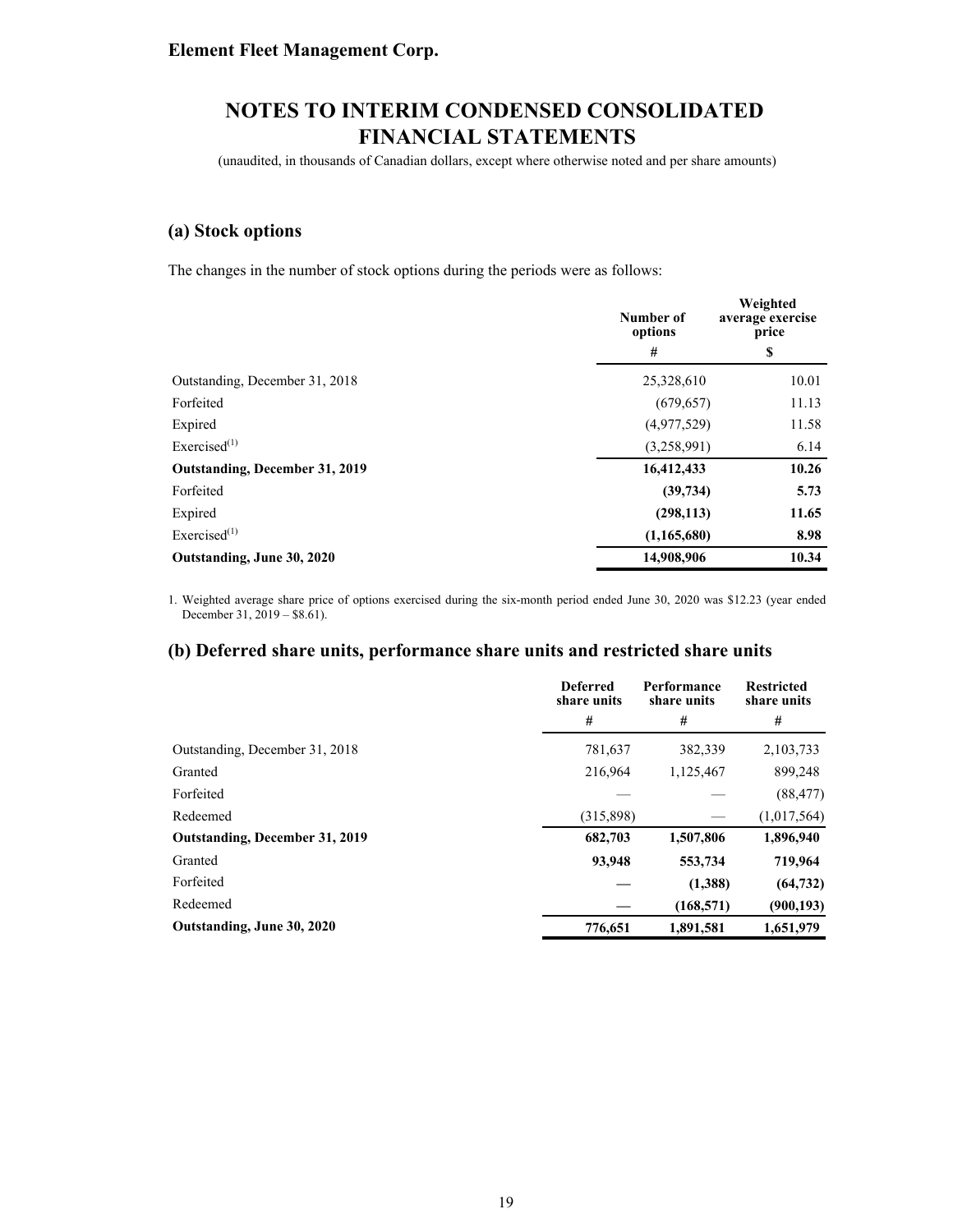(unaudited, in thousands of Canadian dollars, except where otherwise noted and per share amounts)

### **10. REVENUE**

Set out below is the disaggregation of the Company's revenue before interest expense.

|                                                  | Three-month period ended |            | Six-month period ended |            |
|--------------------------------------------------|--------------------------|------------|------------------------|------------|
|                                                  | <b>June 30,</b>          | June 30,   | <b>June 30,</b>        | June 30,   |
|                                                  | 2020                     | 2019       | 2020                   | 2019       |
|                                                  | \$                       | \$         | \$                     | \$         |
| <b>Major service lines</b>                       |                          |            |                        |            |
| Interest income, net                             | 140,708                  | 167,075    | 281,390                | 334,283    |
| Rental revenue                                   | 139,377                  | 171,799    | 302,752                | 349,871    |
| Gain on sale of equipment under operating leases | 8,620                    | 12,989     | 19,700                 | 26,270     |
| Depreciation of equipment under operating leases | (99,371)                 | (119, 581) | (214, 191)             | (242, 126) |
| Financing revenue before interest expense        | 189,334                  | 232,282    | 389,651                | 468,298    |
| Other service revenue, net                       | 89,992                   | 98,463     | 189,482                | 189,600    |
| Vehicle sales and end of contract fees           | 24,523                   | 25,819     | 50,880                 | 52,810     |
| Service and other revenue, net                   | 114,515                  | 124,282    | 240,362                | 242,410    |
| Syndication revenue, net                         | 10,333                   | 21,743     | 36,420                 | 38,955     |
| Net revenue before interest expense              | 314,182                  | 378,307    | 666,433                | 749,663    |
| Primary geographical markets                     |                          |            |                        |            |
| US and Canada                                    | 244,566                  | 308,303    | 523,463                | 613,276    |
| Australia and New Zealand                        | 42,297                   | 46,929     | 85,207                 | 90,916     |
| Mexico                                           | 27,319                   | 23,075     | 57,763                 | 45,471     |
| Net revenue before interest expense              | 314,182                  | 378,307    | 666,433                | 749,663    |
| Timing of revenue recognition                    |                          |            |                        |            |
| Revenue earned at a point in time                | 88,129                   | 110,594    | 202,797                | 213,031    |
| Revenue earned over time                         | 226,053                  | 267,713    | 463,636                | 536,632    |
| Net revenue before interest expense              | 314,182                  | 378,307    | 666,433                | 749.663    |

Revenue earned at a point in time includes gain on sale of equipment under operating leases, commissions from repairs due to accidents, fuel, title and registration fees, syndication revenue, and vendor commissions. Revenue earned over time includes interest income and rental revenue, fleet maintenance and accident management fees, and telematics fees.

### **(A) Contract balances**

|                 | As at June 30,<br>2020 | As at December 31.<br>2019 |
|-----------------|------------------------|----------------------------|
|                 |                        |                            |
| Contract assets | 19.532                 | 23.404                     |

Contract assets represent the costs the Company incurs to enter into service contracts with customers including certain commissions. Contract assets are recorded in the unamortized deferred costs and subsidies line within note 3. During the three- and six-month periods ended June 30, 2020, the Company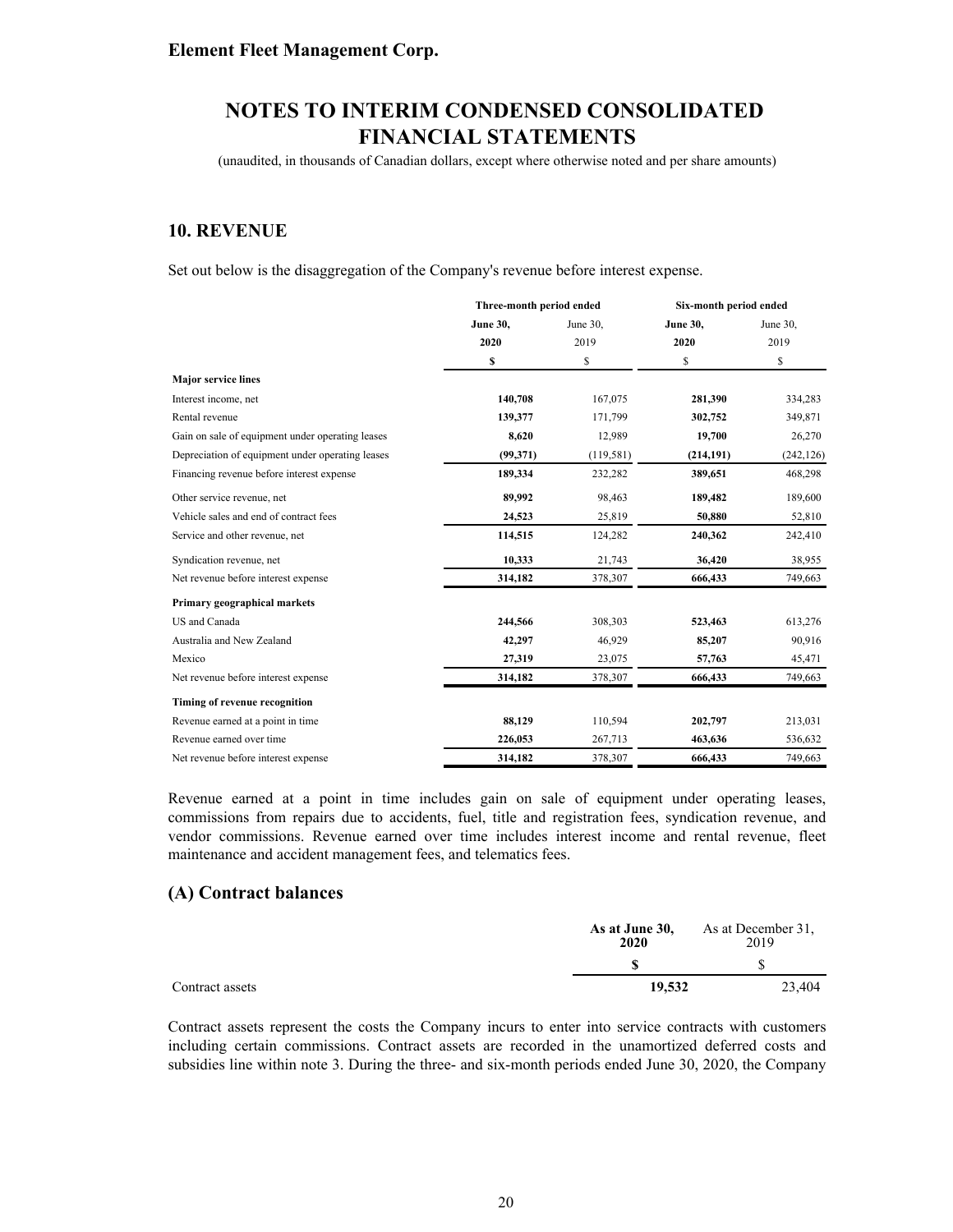(unaudited, in thousands of Canadian dollars, except where otherwise noted and per share amounts)

has recorded \$2,453 and \$4,888, respectively, of amortization on its service contract assets (three- and six-month periods ended June 30, 2019 - \$2,749 and \$4,897, respectively).

### **B) Performance obligations**

*Fixed-fee Service Contracts.* The Company provides separately priced and contracted service contracts to its fleet clients that range from fuel cards, accident management services, and maintenance services. These service contracts generally have open-ended terms and can be in place as long as the client uses the underlying vehicle that is being serviced. Fees are billed monthly and revenue is recognized over the term of the agreement proportionally over the passage of time.

### **11. INCOME TAXES**

The Company calculates the period income tax expense using the tax rate that would be applicable to the expected total annual earnings. IAS 34 requires this annual tax rate to be reviewed each quarter and applied to the profits earned to date.

The effective income tax rate was 6.3% and 13.0% for the three- and six-months ended June 30, 2020, respectively (three- and six-months ended June 30, 2019 - 24.9% and 20.2%, respectively). The year to date effective tax rate is lower than prior years reflecting year-over-year variances in pre-tax net income and other tax related adjustments.

### **12. EARNINGS PER SHARE**

Basic earnings per share is as follows for the three- and six-month periods ended June 30:

|                                                                            | Three-month period ended |             |             | Six-month period ended |   |                 |  |             |  |
|----------------------------------------------------------------------------|--------------------------|-------------|-------------|------------------------|---|-----------------|--|-------------|--|
|                                                                            | <b>June 30,</b>          |             | June $30$ , |                        |   | <b>June 30,</b> |  | June $30$ . |  |
|                                                                            |                          | 2020        | 2019        |                        |   | 2020            |  | 2019        |  |
|                                                                            |                          |             | \$          |                        |   | \$              |  |             |  |
| Net income attributable to shareholders                                    |                          | 58,594      |             | 64,061                 |   | 137,952         |  | 144,534     |  |
| Cumulative dividends on preferred shares                                   |                          | (10,906)    |             | (11, 164)              |   | (21, 812)       |  | (22, 328)   |  |
| Net income available to common shareholders                                |                          | 47,688      |             | 52,897                 |   | 116,140         |  | 122,206     |  |
| Weighted average number of common shares<br>outstanding $-$ basic (number) |                          | 437,848,713 | 434,694,229 |                        |   | 437,569,721     |  | 434,157,978 |  |
| Basic earnings per share                                                   |                          | 0.11        |             | 0.12                   | S | 0.27            |  | 0.28        |  |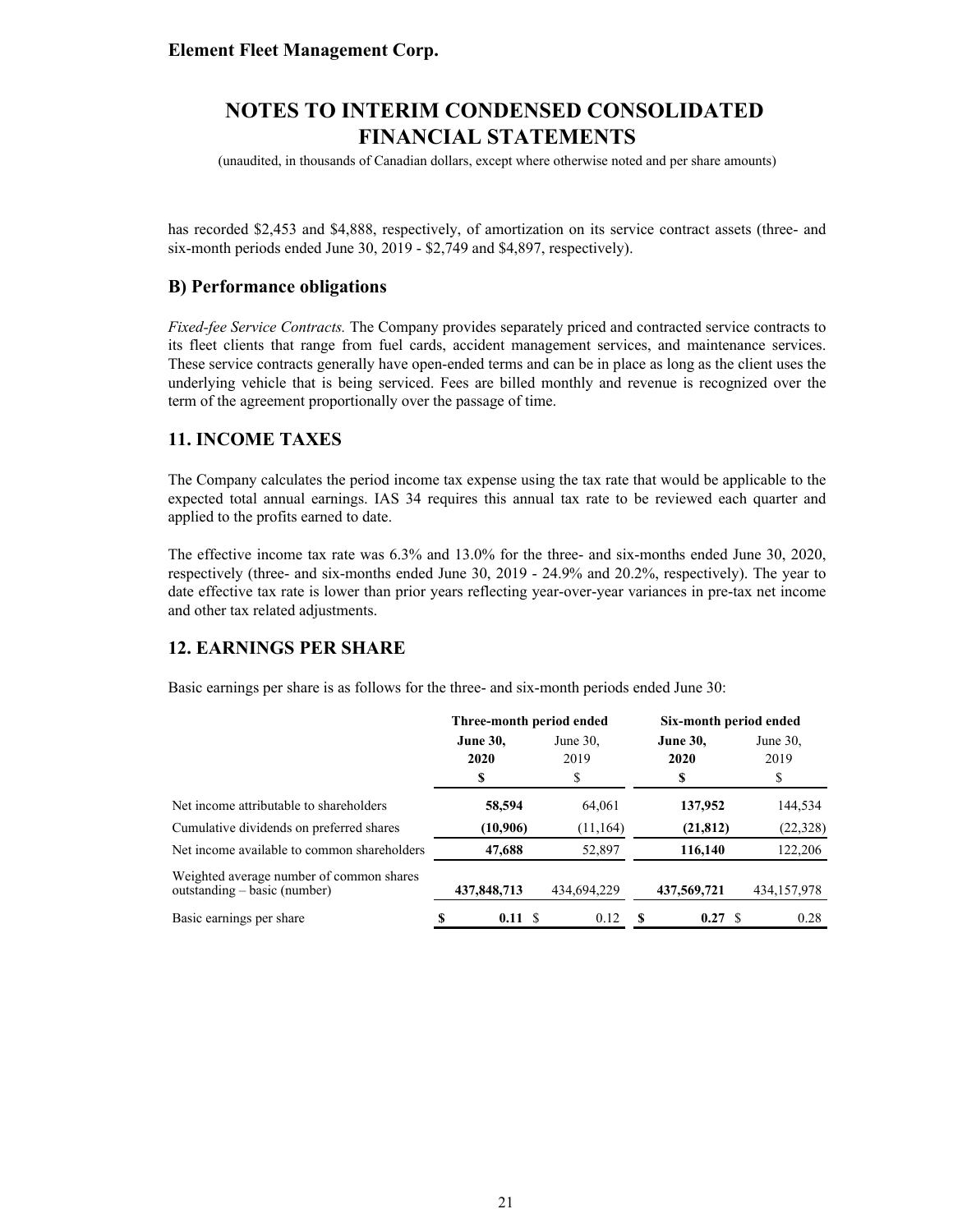(unaudited, in thousands of Canadian dollars, except where otherwise noted and per share amounts)

Diluted earnings per share is as follows for the three- and six-month periods ended June 30:

|                                                                                         |                               | Three-month period ended  | Six-month period ended        |                           |  |
|-----------------------------------------------------------------------------------------|-------------------------------|---------------------------|-------------------------------|---------------------------|--|
|                                                                                         | <b>June 30,</b><br>2020<br>\$ | June $30$ .<br>2019<br>\$ | <b>June 30,</b><br>2020<br>\$ | June $30$ .<br>2019<br>\$ |  |
| Net income available to common shareholders<br>adjusted for the effects of dilution     | 47,688                        | 54,445                    | 119,647                       | 123,754                   |  |
| Weighted average number of common shares<br>outstanding – basic (number) <sup>(1)</sup> | 437,848,713                   | 434,694,229               | 437,569,721                   | 434, 157, 978             |  |
| Convertible debentures (number)                                                         |                               | 14,381,556                | 14,315,353                    | 14,381,556                |  |
| Dilutive stock options and warrants (number)                                            | 1,230,160                     | 491,305                   | 1,522,155                     | 736,907                   |  |
| Weighted average number of common shares<br>outstanding – diluted (number)              | 439,078,873                   | 449,567,090               | 453,407,229                   | 449,276,441               |  |
| Diluted earnings per share                                                              | 0.11S                         | 0.12                      | 0.26 S<br>S                   | 0.28                      |  |

1. Prior year weighted average number of common shares outstanding has been adjusted for the impact of the issuance of shares under the DRIP by 7,002 and 7,770 shares for the three- and six-month periods ended June 30, 2019, respectively.

Instruments outstanding as at June 30, 2020 that could potentially dilute basic earnings per share in the future, but were not included in the calculation of diluted earnings per share because they were antidilutive, included 9,223,213 and 9,223,213 stock options for the three- and six-month periods ended June 30, 2020, respectively (three- and six-month periods ended June 30, 2019, 14,137,072 and 14,137,072 stock options, respectively).

In addition, the 2019 convertible debenture (note 7) was excluded from the diluted earnings per share calculation for the three-month period ended June 30, 2020 (the 2015 convertible debenture (note 7) was excluded from the diluted earnings per share calculation for the three- and six-month periods ended June 30, 2019) as it was anti-dilutive.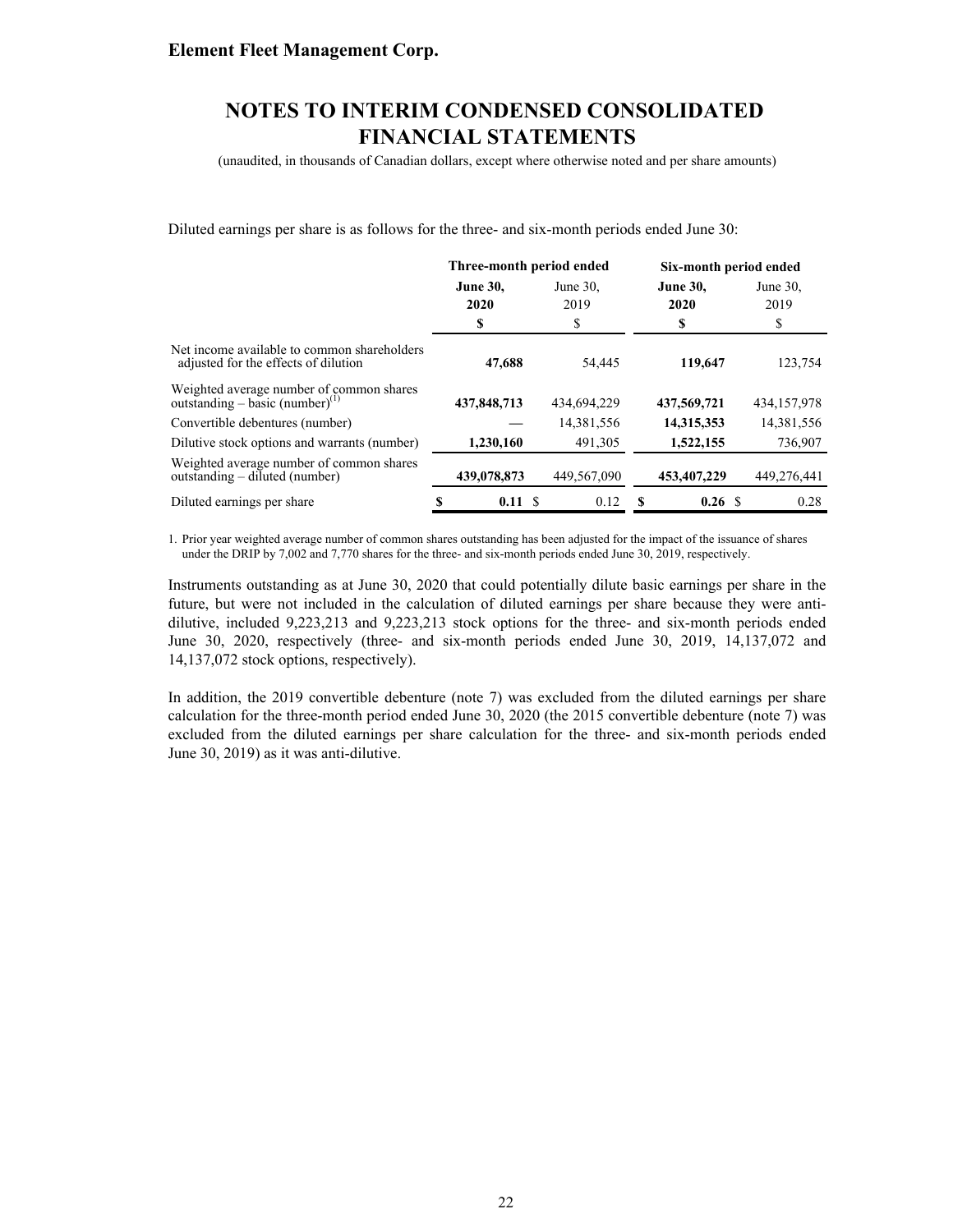(unaudited, in thousands of Canadian dollars, except where otherwise noted and per share amounts)

## **13. CAPITALIZATION**

The Company's objectives when managing capital are to ensure sufficient liquidity to support its financial objectives and strategic plans, to ensure its financial covenants are met and to maximize shareholder value. Element's funding activities are well diversified by facility, geography, investor, and lender and include both secured and unsecured sources.

The Company's capitalization is as follows, as at:

| As at                                   | <b>June 30.</b><br>2020 | December 31,<br>2019 |
|-----------------------------------------|-------------------------|----------------------|
| (in 8000's)                             | \$                      | \$                   |
| Cash                                    | 63,665                  | 24,224               |
| Unsecured debt                          |                         |                      |
| Senior credit facilities                | 1,774,086               | 1,703,507            |
| 4.250% Convertible Debentures due 2020  |                         | 562,034              |
| 4.250% Convertible Debentures due 2024  | 151,976                 | 149,757              |
| 3.850% Senior Notes due 2025            | 542,800                 |                      |
| Vehicle Management Asset-Backed Debt    |                         |                      |
| Term notes amortization                 | 4,564,215               | 5,697,575            |
| Variable                                | 4,848,619               | 4,363,677            |
| Other                                   | 45,473                  | 169,485              |
| Deferred financing costs                | (40, 232)               | (48, 804)            |
| Hedge accounting fair value adjustments | 23,774                  | 7,421                |
| <b>Total debt</b>                       | 11,910,711              | 12,604,652           |
| Shareholders' equity                    |                         |                      |
| Common share capital                    | 3,204,218               | 3,127,714            |
| Preferred share capital                 | 680,412                 | 680,412              |
| Other                                   | (5,776)                 | 4,519                |
| <b>Total Shareholders' Equity</b>       | 3,878,854               | 3,812,645            |
| <b>Total Capitalization</b>             | 15,789,565              | 16,417,297           |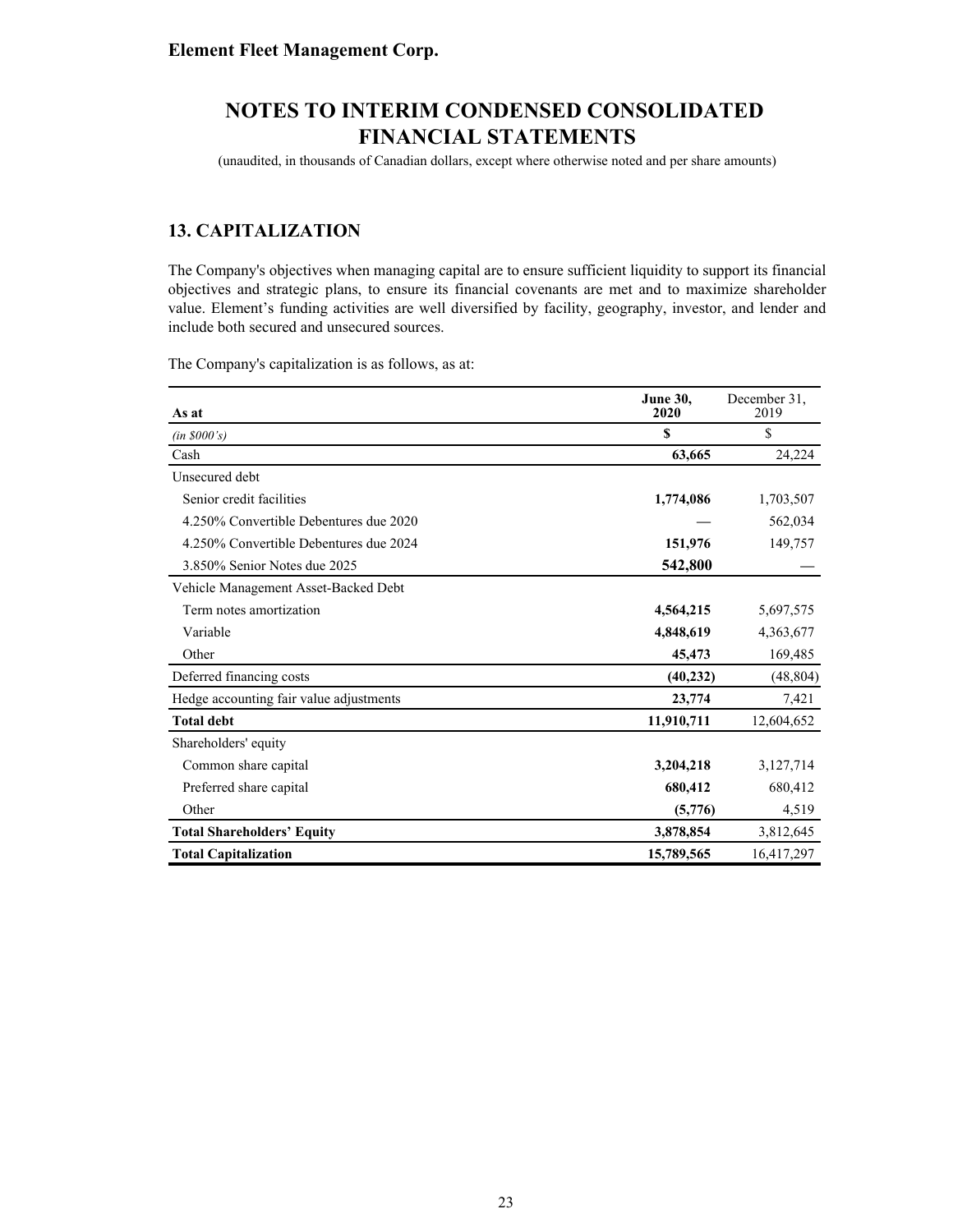(unaudited, in thousands of Canadian dollars, except where otherwise noted and per share amounts)

## **14. GEOGRAPHIC INFORMATION**

The Company primarily operates in the US and Canada, Australia and New Zealand, and Mexico.

Selected geographic assets are as follows:

|                                                   | As at June 30, 2020     |                                 |           |            |                  | As at December 31, 2019         |           |            |
|---------------------------------------------------|-------------------------|---------------------------------|-----------|------------|------------------|---------------------------------|-----------|------------|
|                                                   | <b>US</b> and<br>Canada | Australia<br>and New<br>Zealand | Mexico    | Total      | US and<br>Canada | Australia<br>and New<br>Zealand | Mexico    | Total      |
|                                                   | S                       | \$                              | \$        | S          | S                | \$                              | \$        | S          |
| <b>Select assets</b>                              |                         |                                 |           |            |                  |                                 |           |            |
| Finance receivables                               | 10,560,527              | 390,488                         | 331,263   | 11.282.278 | 11,232,085       | 398,477                         | 356.412   | 11,986,974 |
| Equipment under operating<br>leases               | 47.808                  | 1.253.622                       | 668,868   | 1.970.298  | 174.912          | 1,273,173                       | 653,282   | 2,101,367  |
| Goodwill and intangible assets                    | 2,094,786               | 30.988                          | 1.262     | 2,127,036  | 2.008.079        | 30,537                          | 644       | 2,039,260  |
| Property, equipment and<br>leasehold improvements | 97,509                  | 21.034                          | 11.214    | 129,757    | 111,163          | 21,937                          | 8,526     | 141,626    |
|                                                   | 12,800,630              | 1.696.132                       | 1.012.607 | 15.509.369 | 13.526.239       | 1.724.124                       | 1.018.864 | 16.269.227 |

Geographic selected assets are based on the location of the assets.

### **15. LEASES**

The Company leases its office space and certain office equipment. The Company accounts for the lease components (fixed payments including rent and variable payments that depend on an index or rate) separately from the non-lease components (e.g. common-area maintenance costs).

Most leases include one or more options to renew, with renewal terms that can extend the lease term from one to 10 years or more. The exercise of lease renewal options is at the sole discretion of the Company. The depreciable life of assets and leasehold improvements are limited by the expected lease term, unless there is a transfer of title or purchase option reasonably certain of exercise. Certain of the Company's leases include rental payments adjusted periodically for inflation. The Company's lease agreements do not contain any material residual value guarantees or material restrictive covenants.

|                    |                                                                               | As at June 30,<br>2020 | As at December<br>31, 2019 |
|--------------------|-------------------------------------------------------------------------------|------------------------|----------------------------|
|                    |                                                                               |                        |                            |
| <b>Assets</b>      | <b>Classification</b>                                                         |                        |                            |
|                    | Right-of-use assets Buildings, net of accumulated depreciation <sup>(1)</sup> | 91,676                 | 95,354                     |
| <b>Liabilities</b> | <b>Classification</b>                                                         |                        |                            |
| Lease liabilities  | Accounts payable and accrued liabilities                                      | 95,524                 | 97.439                     |

1. As at June 30, 2020, right-of-use assets are recorded net of accumulated amortization of \$18,333 (December 31, 2019 - \$12,910).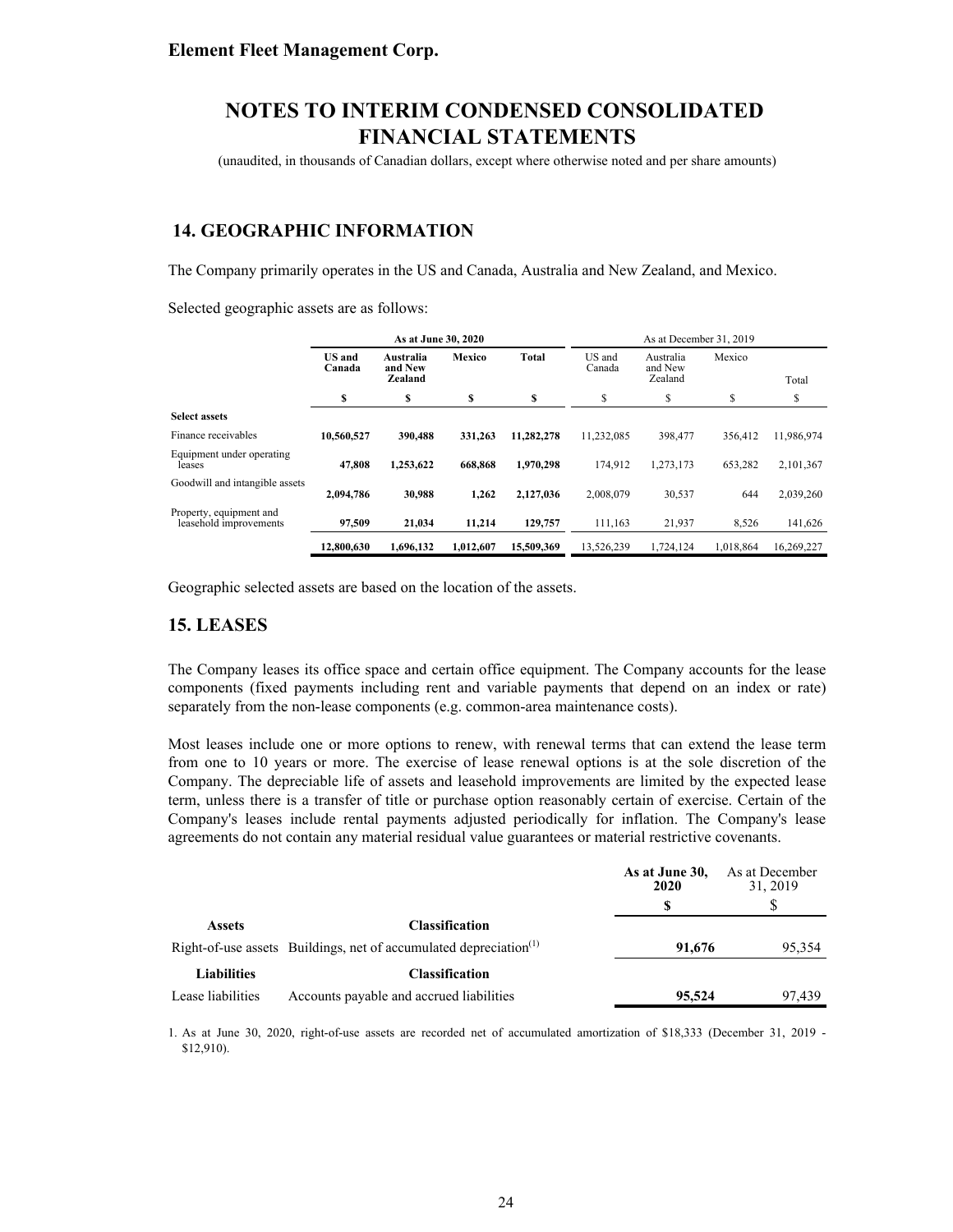## **NOTES TO INTERIM CONDENSED CONSOLIDATED FINANCIAL STATEMENTS**

(unaudited, in thousands of Canadian dollars, except where otherwise noted and per share amounts)

|                               |                                  | Three-month period ended |                     | Six-month period ended  |                     |
|-------------------------------|----------------------------------|--------------------------|---------------------|-------------------------|---------------------|
|                               |                                  | <b>June 30,</b><br>2020  | June $30$ ,<br>2019 | <b>June 30,</b><br>2020 | June $30$ ,<br>2019 |
| Lease cost                    | <b>Classification</b>            |                          |                     | \$                      | S                   |
| Amortization of leased assets | Depreciation and<br>amortization | 3,581                    | 3,263               | 7.211                   | 6,572               |
| Interest on lease liabilities | Interest expense                 | 743                      | 588                 | 1.485                   | 1,220               |
| Net lease cost                |                                  | 4.324                    | 3,851               | 8.696                   | 7.792               |

| <b>Maturity of lease liabilities</b> | As at June 30, 2020<br>\$ |
|--------------------------------------|---------------------------|
|                                      |                           |
| 2020                                 | 5,505                     |
| 2021                                 | 11,584                    |
| 2022                                 | 11,861                    |
| 2023                                 | 10,788                    |
| 2024                                 | 6,866                     |
| Thereafter                           | 48,920                    |

| Lease Term and Discount Rate                  | As at June 30.<br>2020 | As at December<br>31, 2019 |
|-----------------------------------------------|------------------------|----------------------------|
| Weighted-average remaining lease term (years) | 11.9                   | 11.5                       |
| Weighted-average discount rate                | $3.03\%$               | $3.09\%$                   |

## **16. FAIR VALUE OF FINANCIAL INSTRUMENTS**

Fair value is defined as the price that would be received to sell an asset, or paid to transfer a liability, between market participants in an orderly transaction in the principal market at the measurement date under current market conditions (i.e., the exit price). The determination of fair value requires judgment and is based on market information, where available and appropriate. Fair value measurements are categorized into three levels within a fair value hierarchy (Level 1, 2, or 3) based on the valuation inputs used in measuring the fair value, as outlined below.

- Level 1 Unadjusted quoted market prices in active markets for identical assets or liabilities the Company can access at the measurement date. Bid prices, ask prices or prices within the bid and ask, which are the most representative of the fair value, are used as appropriate to measure fair value. Fair value is best evidenced by an independent quoted market price for the same instrument in an active market. An active market is one where transactions are occurring with sufficient frequency and volume to provide quoted prices on an ongoing basis.
- Level 2 Quoted prices for identical assets or liabilities in markets that are inactive or observable market quotes for similar instruments, or use of valuation techniques where all significant inputs are observable. Inactive markets may be characterized by a significant decline in the volume and level of observed trading activity or through large or erratic bid/offer spreads. In instances where traded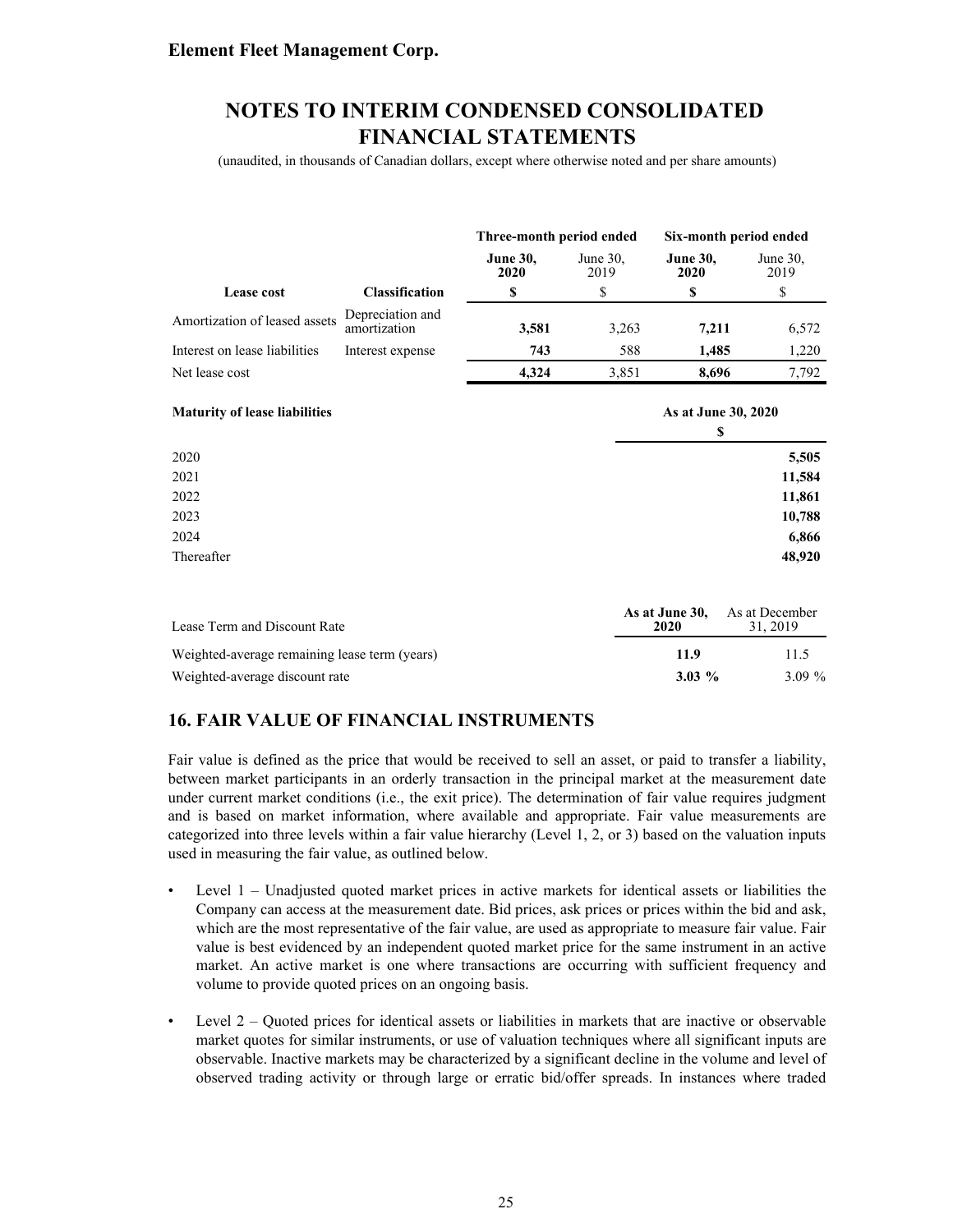(unaudited, in thousands of Canadian dollars, except where otherwise noted and per share amounts)

markets do not exist or are not considered sufficiently active, we measure fair value using valuation models.

• Level 3 – Non-observable or indicative prices or use of valuation techniques where one or more significant inputs are non-observable.

### **Valuation methods and assumptions**

#### **Finance lease receivables, finance loan receivables, and borrowings on finance receivables**

The assertion that the carrying value of the finance receivables and borrowings approximates fair value requires the use of estimates and significant judgment. The finance receivables securing the borrowings were credit scored based on an internal model that is not used in market transactions. They comprise a large number of transactions with commercial clients in different businesses, are secured by liens on various types of equipment and may be guaranteed by third parties and cross collateralized. The fair value of any receivable would be affected by a potential buyer's assessment of the transaction's credit quality, collateral value, guarantees, payment history, yield, term, documents and other legal matters, and other subjective considerations. Value received in a fair market sale transaction would be based on the terms of the sale, the buyer's views of the economic and industry conditions, the Company's and the buyer's tax considerations, and other factors.

#### **Convertible debentures**

The debt component of convertible debentures is recorded at fair value on initial recognition and subsequently carried at amortized cost. The fair market value of the debt component is calculated by discounting the stream of remaining payments at 5.50%, which represents the rate of interest prevailing for instruments of similar terms and risks without the conversion feature.

#### **Derivatives**

The fair values of derivatives are determined by the derivative counterparty using the related interest rate swap curves, foreign exchange forward values, intrinsic values and/or the Company's stock price for the total return swaps.

#### **Investments**

The fair value through profit and loss ("FVTPL") investments are valued based on bids received in the private market or using valuation techniques and/or inputs that are based on unobservable market data.

#### **Accounts receivable, accounts payable, and accrued liabilities**

The carrying value of the accounts receivable, accounts payable, and accrued liabilities approximates their fair value.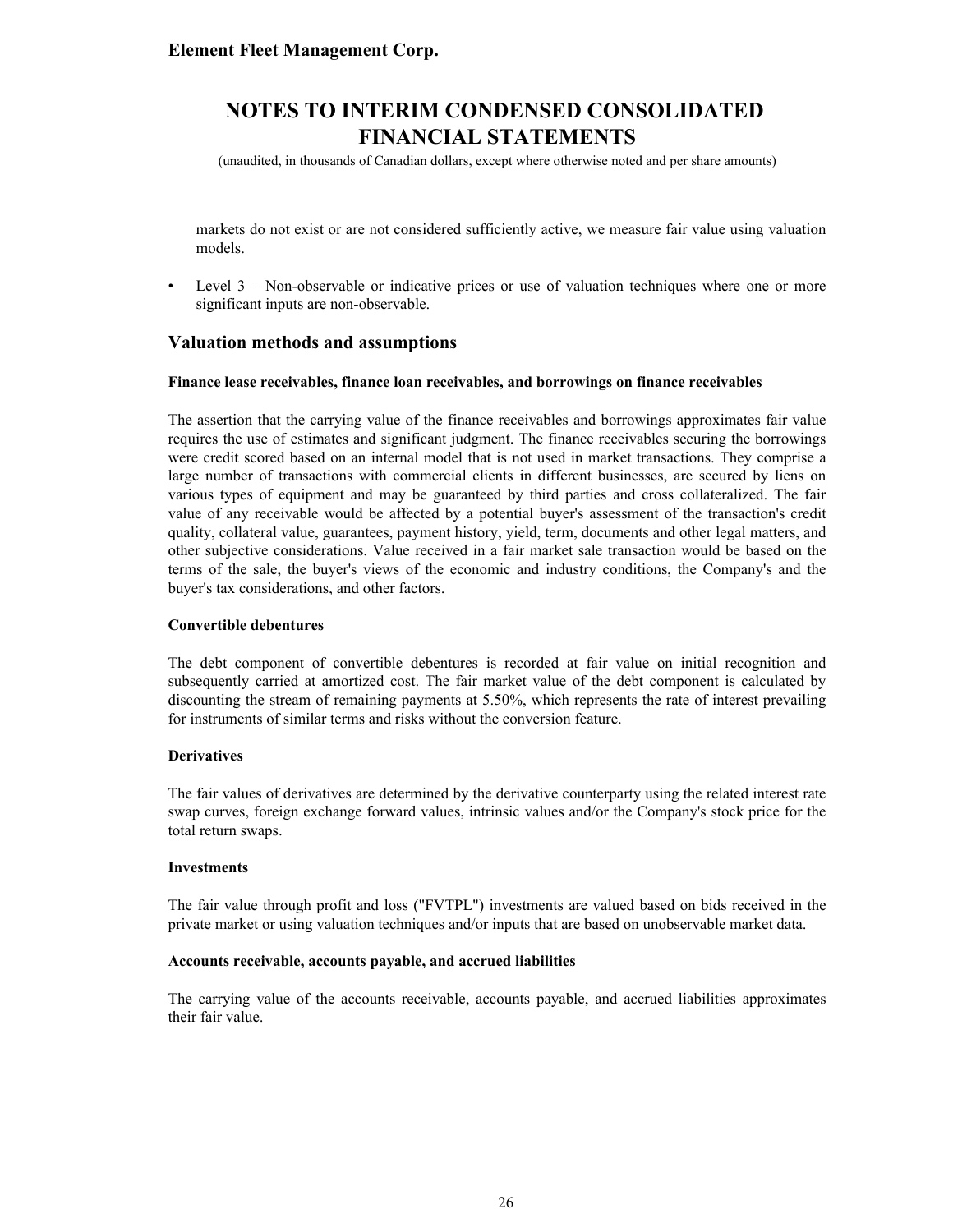(unaudited, in thousands of Canadian dollars, except where otherwise noted and per share amounts)

The tables below summarize the Company's fair value measurement hierarchy for its financial assets and financial liabilities. There were no transfers between Level 2 and Level 3 during the years presented and there were no significant changes in valuation techniques or the range of significant non-observable inputs used in measuring the Company's Level 3 financial assets and liabilities during the year.

|                                             | As at June 30, 2020 |                                  |                                       |                                     |              |
|---------------------------------------------|---------------------|----------------------------------|---------------------------------------|-------------------------------------|--------------|
|                                             |                     | Level 1<br>Level 2               |                                       | <b>Level</b> 3                      |              |
|                                             | Carrying<br>value   | <b>Ouoted</b><br>market<br>price | <b>Observable</b><br>market<br>inputs | Non-<br>observable<br>market inputs | <b>Total</b> |
|                                             | \$                  | \$                               | \$                                    | \$                                  | $\mathbb S$  |
| <b>Financial assets</b>                     |                     |                                  |                                       |                                     |              |
| Assets not carried at fair value            |                     |                                  |                                       |                                     |              |
| Cash                                        | 63,665              | 63,665                           |                                       |                                     | 63,665       |
| Finance lease receivables                   | 11,163,277          |                                  |                                       | 11,163,277                          | 11,163,277   |
| Finance loans receivables                   | 119,001             |                                  |                                       | 119,001                             | 119,001      |
| Accounts receivable and other assets        | 184,183             |                                  |                                       | 184,183                             | 184,183      |
| Assets held at fair value                   |                     |                                  |                                       |                                     |              |
| Derivative financial assets                 |                     |                                  |                                       |                                     |              |
| Interest rate swaps                         | 80,577              |                                  | 80,577                                |                                     | 80,577       |
| Interest rate caps                          | 86                  |                                  | 86                                    |                                     | 86           |
| Investments classified as FVTPL             | 6,778               |                                  |                                       | 6,778                               | 6,778        |
| <b>Total financial assets</b>               | 11,617,567          | 63,665                           | 80,663                                | 11,473,239                          | 11,617,567   |
| <b>Financial liabilities</b>                |                     |                                  |                                       |                                     |              |
| Liabilities not carried at fair value       |                     |                                  |                                       |                                     |              |
| Accounts payable and accrued<br>liabilities | 937,327             |                                  |                                       | 937,327                             | 937,327      |
| Borrowings on finance receivables           | 11,758,735          |                                  |                                       | 11,758,735                          | 11,758,735   |
| Convertible debentures                      | 151,976             |                                  | 164,142                               |                                     | 164,142      |
| Liabilities held at fair value              |                     |                                  |                                       |                                     |              |
| Derivative financial liabilities            |                     |                                  |                                       |                                     |              |
| Interest rate swaps                         | 105,635             |                                  | 105,635                               |                                     | 105,635      |
| Equity swaps                                | 1,679               |                                  | 1,679                                 |                                     | 1,679        |
| <b>Total financial liabilities</b>          | 12,955,352          |                                  | 271,456                               | 12,696,062                          | 12,967,518   |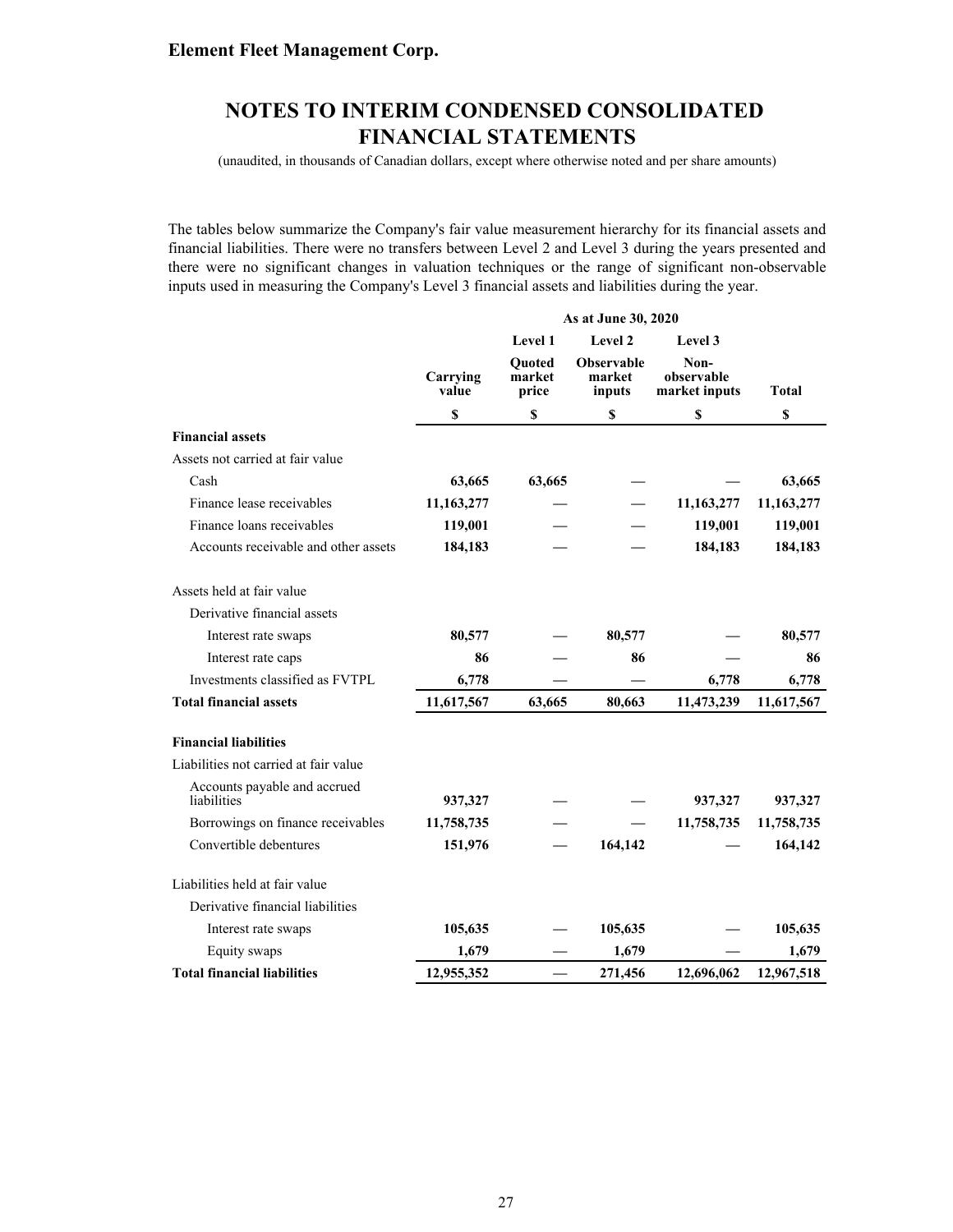(unaudited, in thousands of Canadian dollars, except where otherwise noted and per share amounts)

|                                             | As at December 31, 2019       |                           |                                |                                     |            |  |  |
|---------------------------------------------|-------------------------------|---------------------------|--------------------------------|-------------------------------------|------------|--|--|
|                                             | Level 2<br>Level 1<br>Level 3 |                           |                                |                                     |            |  |  |
|                                             | Carrying<br>value             | Ouoted<br>market<br>price | Observable<br>market<br>inputs | Non-<br>observable<br>market inputs | Total      |  |  |
|                                             | \$                            | \$                        | \$                             | \$                                  | \$         |  |  |
| <b>Financial assets</b>                     |                               |                           |                                |                                     |            |  |  |
| Assets not carried at fair value            |                               |                           |                                |                                     |            |  |  |
| Cash                                        | 24,224                        | 24,224                    |                                |                                     | 24,224     |  |  |
| Finance lease receivables                   | 11,884,162                    |                           |                                | 11,884,162                          | 11,884,162 |  |  |
| Finance loans receivables                   | 102,812                       |                           |                                | 102,812                             | 102,812    |  |  |
| Accounts receivable and other assets        | 203,834                       |                           |                                | 203,834                             | 203,834    |  |  |
| Assets held at fair value                   |                               |                           |                                |                                     |            |  |  |
| Derivative financial assets                 |                               |                           |                                |                                     |            |  |  |
| Interest rate swaps                         | 40,555                        |                           | 40,555                         |                                     | 40,555     |  |  |
| Interest rate caps                          | 327                           |                           | 327                            |                                     | 327        |  |  |
| <b>Equity Swaps</b>                         | 514                           |                           | 514                            |                                     | 514        |  |  |
| Investments classified as FVTPL             | 6,266                         |                           |                                | 6,266                               | 6,266      |  |  |
| <b>Total financial assets</b>               | 12,262,694                    | 24,224                    | 41,396                         | 12,197,074                          | 12,262,694 |  |  |
| <b>Financial liabilities</b>                |                               |                           |                                |                                     |            |  |  |
| Liabilities not carried at fair value       |                               |                           |                                |                                     |            |  |  |
| Accounts payable and accrued<br>liabilities | 924,936                       |                           |                                | 924,936                             | 924,936    |  |  |
| Borrowings on finance receivables           | 11,892,861                    |                           |                                | 11,892,861                          | 11,892,861 |  |  |
| Convertible debentures                      | 711,791                       |                           | 737,917                        |                                     | 737,917    |  |  |
| Liabilities held at fair value              |                               |                           |                                |                                     |            |  |  |
| Derivative financial liabilities            |                               |                           |                                |                                     |            |  |  |
| Interest rate swaps                         | 39,145                        |                           | 39,145                         |                                     | 39,145     |  |  |
| <b>Total financial liabilities</b>          | 13,568,733                    |                           | 777,062                        | 12,817,797                          | 13,594,859 |  |  |

## **17. RESTRUCTURING AND TRANSFORMATION**

During the three- and six-month periods ended June 30, 2020, the Company recorded transformation expenses of \$18,663 and \$33,658, respectively (three- and six-month periods ended June 30, 2019 - \$21,949 and \$28,687, respectively). All amounts have been incurred and paid or expect to be paid by the end of the third quarter of 2020.